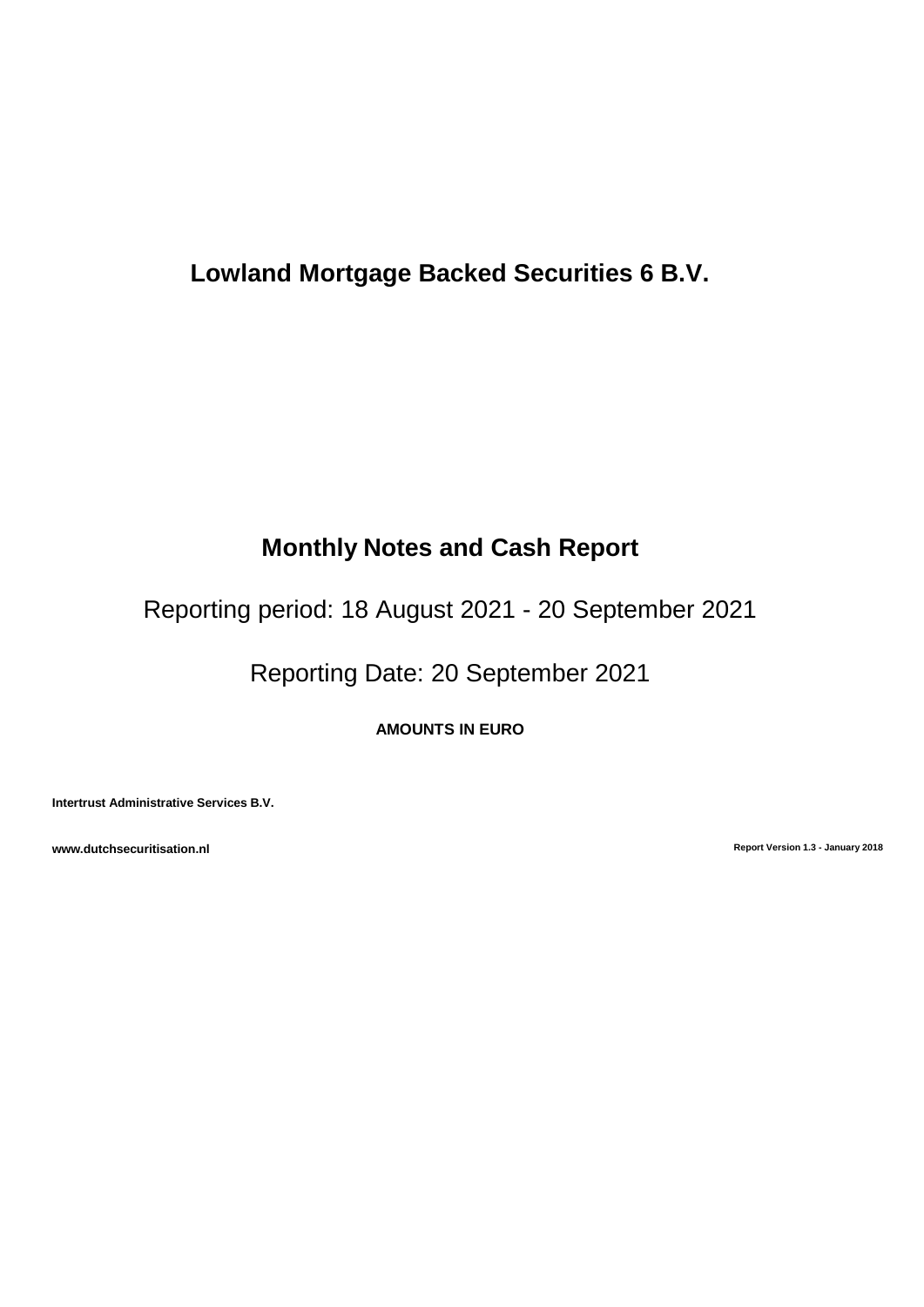## **Table of Contents**

|                                                   | Page |
|---------------------------------------------------|------|
| <b>Key Dates</b>                                  | 3    |
| <b>Bond Report</b>                                | 4    |
| Revenue Priority of Payments                      | 6    |
| <b>Redemption Priority of Payments</b>            |      |
| <b>Issuer Accounts</b>                            | 8    |
| Additional Information                            | 9    |
| <b>Triggers and Portfolio Limits</b>              | 11   |
| <b>Counterparty Credit Ratings &amp; Triggers</b> | 12   |
| Glossary                                          | 13   |
| Contact Information                               | 16   |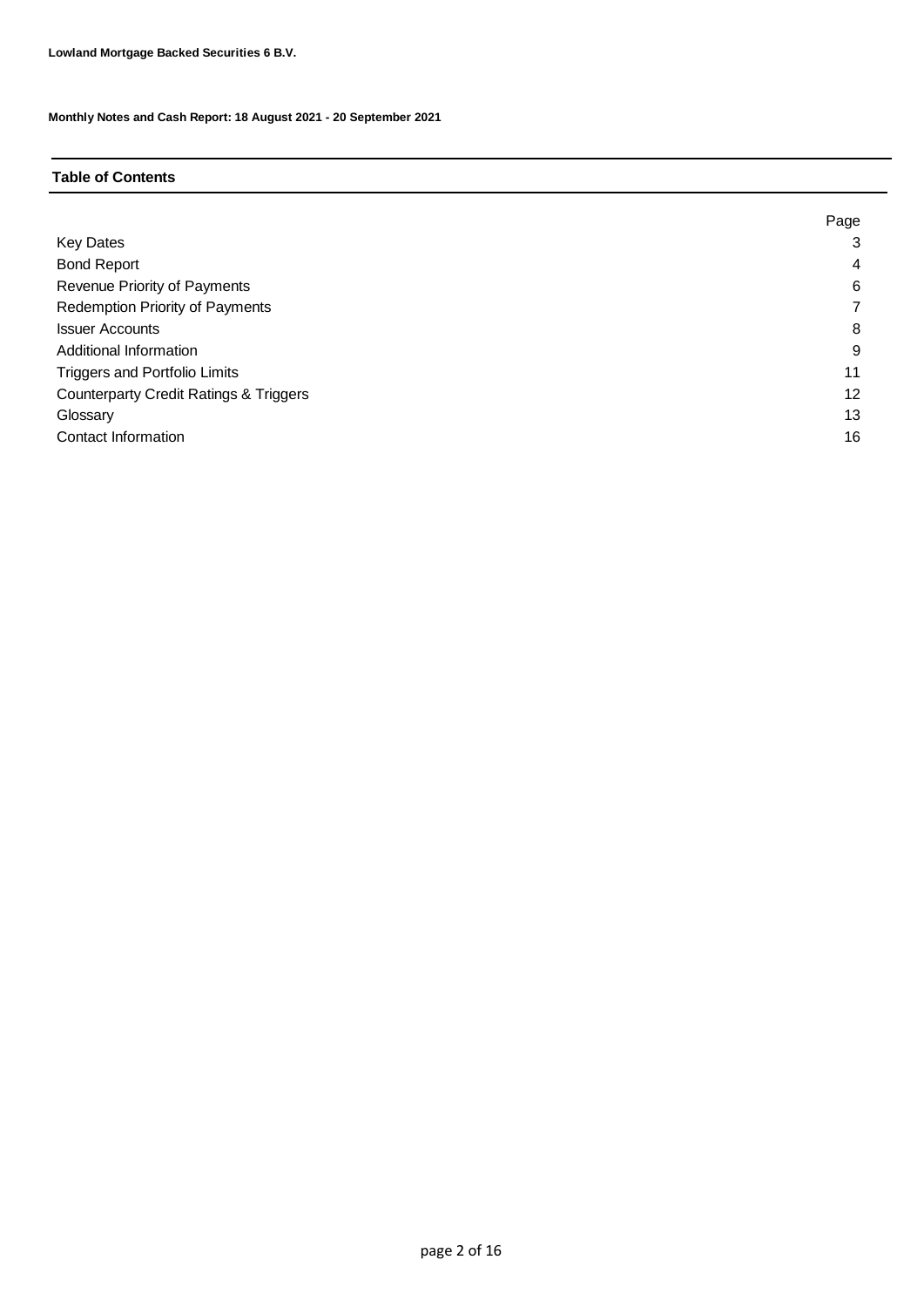## **Key Dates**

| <b>Note Class</b>                        | Class A1                     | Class A2                   | <b>Class B</b>               | Class C                      | Class D                      | <b>Class E</b>               |
|------------------------------------------|------------------------------|----------------------------|------------------------------|------------------------------|------------------------------|------------------------------|
|                                          |                              |                            |                              |                              |                              |                              |
| <b>Key Dates</b>                         |                              |                            |                              |                              |                              |                              |
| <b>Closing Date</b>                      | 22 Oct 2018                  | 22 Oct 2018                | 22 Oct 2018                  | 22 Oct 2018                  | 22 Oct 2018                  | 22 Oct 2018                  |
| First Optional Redemption Date           | 18 Oct 2023                  | 18 Oct 2023                | 18 Oct 2023                  | 18 Oct 2023                  | 18 Oct 2023                  | 18 Oct 2023                  |
| Step Up Date                             | N/A                          | N/A                        | N/A                          | N/A                          | N/A                          | N/A                          |
| Original Weighted Average Life           | N/A                          | N/A                        | N/A                          | N/A                          | N/A                          | N/A                          |
| (expected)<br><b>Final Maturity Date</b> | 18 Oct 2055                  | 18 Oct 2055                | 18 Oct 2055                  | 18 Oct 1955                  | 18 Oct 1955                  | 18 Oct 1955                  |
|                                          |                              |                            |                              |                              |                              |                              |
| Portfolio Date                           | 31 Aug 2021                  | 31 Aug 2021                | 31 Aug 2021                  | 31 Aug 2021                  | 31 Aug 2021                  | 31 Aug 2021                  |
| <b>Determination Date</b>                | 16 Sep 2021                  | 16 Sep 2021                | 16 Sep 2021                  | 16 Sep 2021                  | 16 Sep 2021                  | 16 Sep 2021                  |
| Interest Payment Date                    | 20 Sep 2021                  | 20 Sep 2021                | N/A                          | N/A                          | N/A                          | N/A                          |
| <b>Principal Payment Date</b>            | 20 Sep 2021                  | 20 Sep 2021                | 20 Sep 2021                  | 20 Sep 2021                  | 20 Sep 2021                  | 20 Sep 2021                  |
| <b>Current Reporting Period</b>          | 18 Aug 2021 -                | 18 Aug 2021                | 18 Aug 2021 -                | 18 Aug 2021 -                | 18 Aug 2021 -                | 18 Aug 2021 -                |
| Previous Reporting Period                | 20 Sep 2021<br>19 Jul 2021 · | 20 Sep 2021<br>19 Jul 2021 | 20 Sep 2021<br>19 Jul 2021 - | 20 Sep 2021<br>19 Jul 2021 - | 20 Sep 2021<br>19 Jul 2021 - | 20 Sep 2021<br>19 Jul 2021 - |
|                                          | 18 Aug 2021                  | 18 Aug 2021                | 18 Aug 2021                  | 18 Aug 2021                  | 18 Aug 2021                  | 18 Aug 2021                  |
|                                          |                              |                            |                              |                              |                              |                              |
| <b>Accrual Start Date</b>                | 18 Aug 2021                  | 18 Aug 2021                | N/A                          | N/A                          | N/A                          | N/A                          |
| <b>Accrual End Date</b>                  | 20 Sep 2021                  | 20 Sep 2021                | N/A                          | N/A                          | N/A                          | N/A                          |
| Accrual Period (in days)                 | 33                           | 30                         | N/A                          | N/A                          | N/A                          | N/A                          |
| Fixing Date Reference Rate               | 16 Aug 2021                  | N/A                        | N/A                          | N/A                          | N/A                          | N/A                          |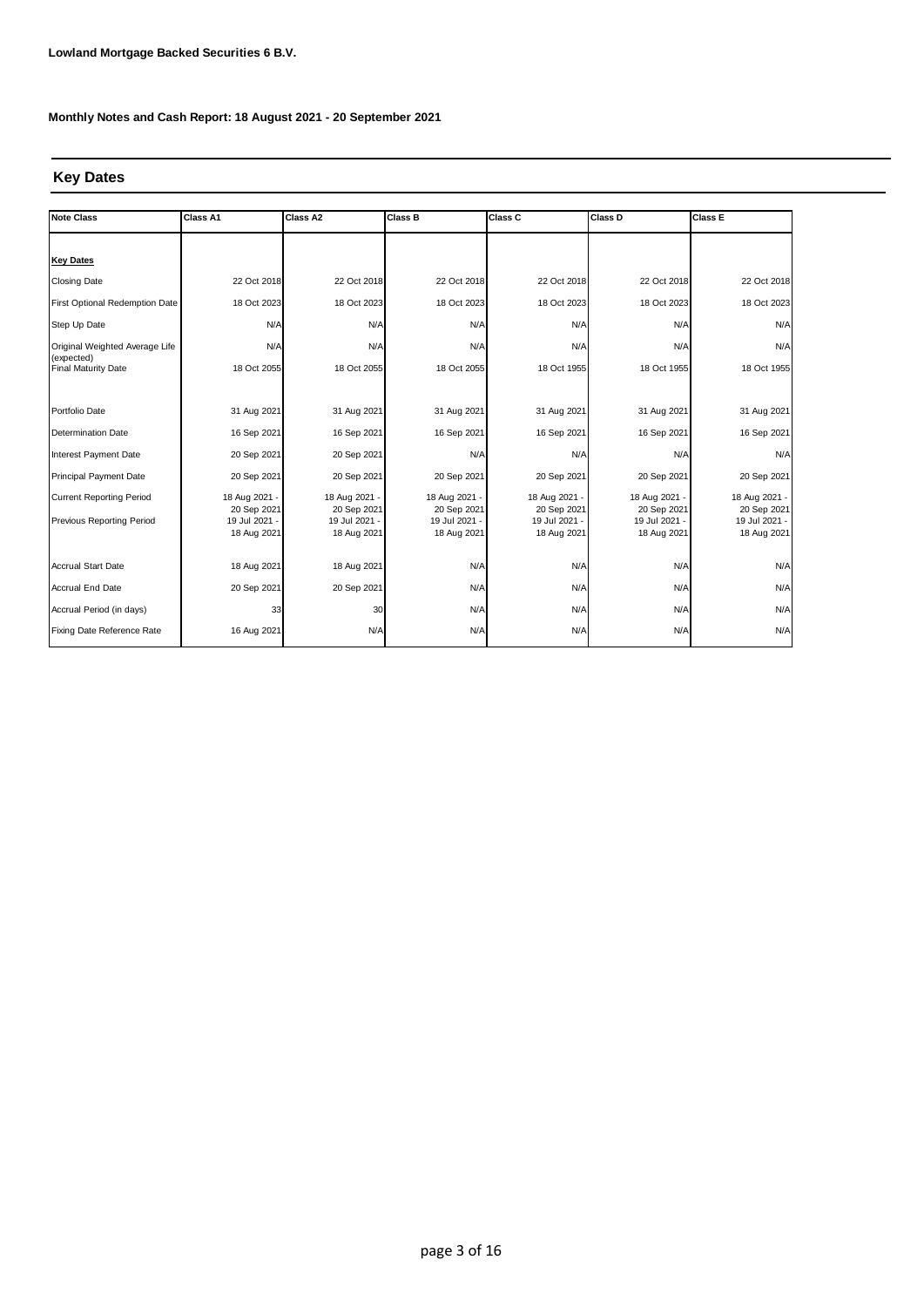## **Bond Report**

| <b>Note Class</b>                                                          | Class A1                                               | Class A2                                               | Class B                                                | Class C                                         | Class D                                                     | Class E                                         |
|----------------------------------------------------------------------------|--------------------------------------------------------|--------------------------------------------------------|--------------------------------------------------------|-------------------------------------------------|-------------------------------------------------------------|-------------------------------------------------|
|                                                                            |                                                        |                                                        |                                                        |                                                 |                                                             |                                                 |
| General information                                                        |                                                        |                                                        |                                                        |                                                 |                                                             |                                                 |
| Issuer                                                                     | Lowland Mortgage<br><b>Backed Securities 6</b><br>B.V. | Lowland Mortgage<br><b>Backed Securities 6</b><br>B.V. | Lowland Mortgage<br><b>Backed Securities 6</b><br>B.V. | Lowland Mortgage<br>Backed Securities 6<br>B.V. | Lowland Mortgage<br><b>Backed Securities 6</b><br>B.V.      | Lowland Mortgage<br>Backed Securities 6<br>B.V. |
| Legal Entity Identifier (LEI)                                              | 724500QX447Z5BL66C79                                   | 724500QX447Z5BL66C79                                   | 724500QX447Z5BL66C79                                   | 724500QX447Z5BL66C79                            | 724500QX447Z5BL66C79                                        | 724500QX447Z5BL66C79                            |
| <b>ISIN Code</b>                                                           | XS1895557848                                           | XS1895558143                                           | XS1895559034                                           | XS1895559620                                    | XS1895559893                                                | XS1895560040                                    |
| Common code                                                                | 189555784                                              | 189555814                                              | 189555903                                              | 189555962                                       | 189555989                                                   | 189556004                                       |
| Security code                                                              |                                                        |                                                        |                                                        |                                                 |                                                             |                                                 |
| Stock Exchange Listing(s)                                                  | Euronext Exchange                                      | Euronext Exchange                                      | Euronext Exchange                                      | Euronext Exchange                               | Euronext Exchange                                           | Euronext Exchange                               |
| Currency                                                                   | <b>EUR</b>                                             | <b>EUR</b>                                             | <b>EUR</b>                                             | <b>EUR</b>                                      | <b>EUR</b>                                                  | <b>EUR</b>                                      |
| Applicable exchange rate                                                   | Not Applicable                                         | Not Applicable                                         | Not Applicable                                         | Not Applicable                                  | Not Applicable                                              | Not Applicable                                  |
| Number of Notes                                                            | 499                                                    | 22751                                                  | 625                                                    | 450                                             | 400                                                         | 275                                             |
| Bond structure                                                             | Soft Bullet                                            | Soft Bullet                                            | Soft Bullet                                            | Soft Bullet                                     | Soft Bullet                                                 | Soft Bullet                                     |
| Mortgage backed (yes / no)                                                 | Yes                                                    | Yes                                                    | Yes                                                    | Yes                                             | Yes                                                         | Yes                                             |
| Original Credit Rating(s)<br>(S&P/Moody's/Fitch/DBRS)                      | - / Aaa (sf) / AAA (sf) / -                            | $-$ / Aaa (sf) / AAA (sf) /                            | - / Aa3 (sf) / AAA (sf) / -                            |                                                 | $-$ / A2 (sf) / AAA (sf) / $ -$ / Baa2 (sf) / AA (sf) / $-$ | $-$ / n.r. (sf) / BBB (sf) / -                  |
| Current Credit Rating(s)<br>(S&P/Moody's/Fitch/DBRS)<br>Credit enhancement | - / Aaa (sf) / AAA (sf) / -                            | $-$ / Aaa (sf) / AAA (sf) /                            | - / Aa3 (sf) / AAA (sf) / -                            | - / A2 (sf) / AAA (sf) / -                      | - / Baa2 (sf) / AA (sf) / -                                 | -/ n.r. (sf) / BBB (sf) / -                     |
| -Through reserve fund                                                      | 0.00                                                   | 0.00                                                   | 0.00                                                   | 0.00                                            | 0.00                                                        | 0.00                                            |
| -Through subordination                                                     | 2,450,100,000.00                                       | 175,000,000.00                                         | 112,500,000.00                                         | 67,500,000.00                                   | 27,500,000.00                                               | 0.00                                            |
| Total                                                                      | 2,450,100,000.00                                       | 175,000,000.00                                         | 112,500,000.00                                         | 67,500,000.00                                   | 27,500,000.00                                               | 0.00                                            |
| Liquidity support                                                          |                                                        |                                                        |                                                        |                                                 |                                                             |                                                 |
| -Through cash advance facility                                             | 34,875,000.00                                          | 34,875,000.00                                          | N/A                                                    | N/A                                             | N/A                                                         | N/A                                             |
| -Through reserve fund                                                      | 0.00                                                   | 0.00                                                   | N/A                                                    | N/A                                             | N/A                                                         | N/A                                             |
| Total                                                                      | 34,875,000.00                                          | 34,875,000.00                                          | N/A                                                    | N/A                                             | N/A                                                         | N/A                                             |
|                                                                            |                                                        |                                                        |                                                        |                                                 |                                                             |                                                 |

Transaction compliant with retention requirements\*

Yes \*

| Percentage retained at Closing         | 100.00% | 100.00% | 100.00% | 100.00% | 100.00% | 100.00% |
|----------------------------------------|---------|---------|---------|---------|---------|---------|
| Date<br>Percentage placed at Closing   | 0.00%   | 0.00%   | 0.00%   | 0.00%   | 0.00%   | 0.00%   |
| Date (privately and/or publicly)       |         |         |         |         |         |         |
| Total                                  | 100.00% | 100.00% | 100.00% | 100.00% | 100.00% | 100.00% |
| Percentage retained at                 | 100.00% | 100.00% | 100.00% | 100.00% | 100.00% | 100.00% |
| Reporting Date<br>Percentage placed at | 0.00%   | 0.00%   | 0.00%   | 0.00%   | 0.00%   | 0.00%   |
| Reporting Date (privately              |         |         |         |         |         |         |
| Total                                  | 100.00% | 100.00% | 100.00% | 100.00% | 100.00% | 100.00% |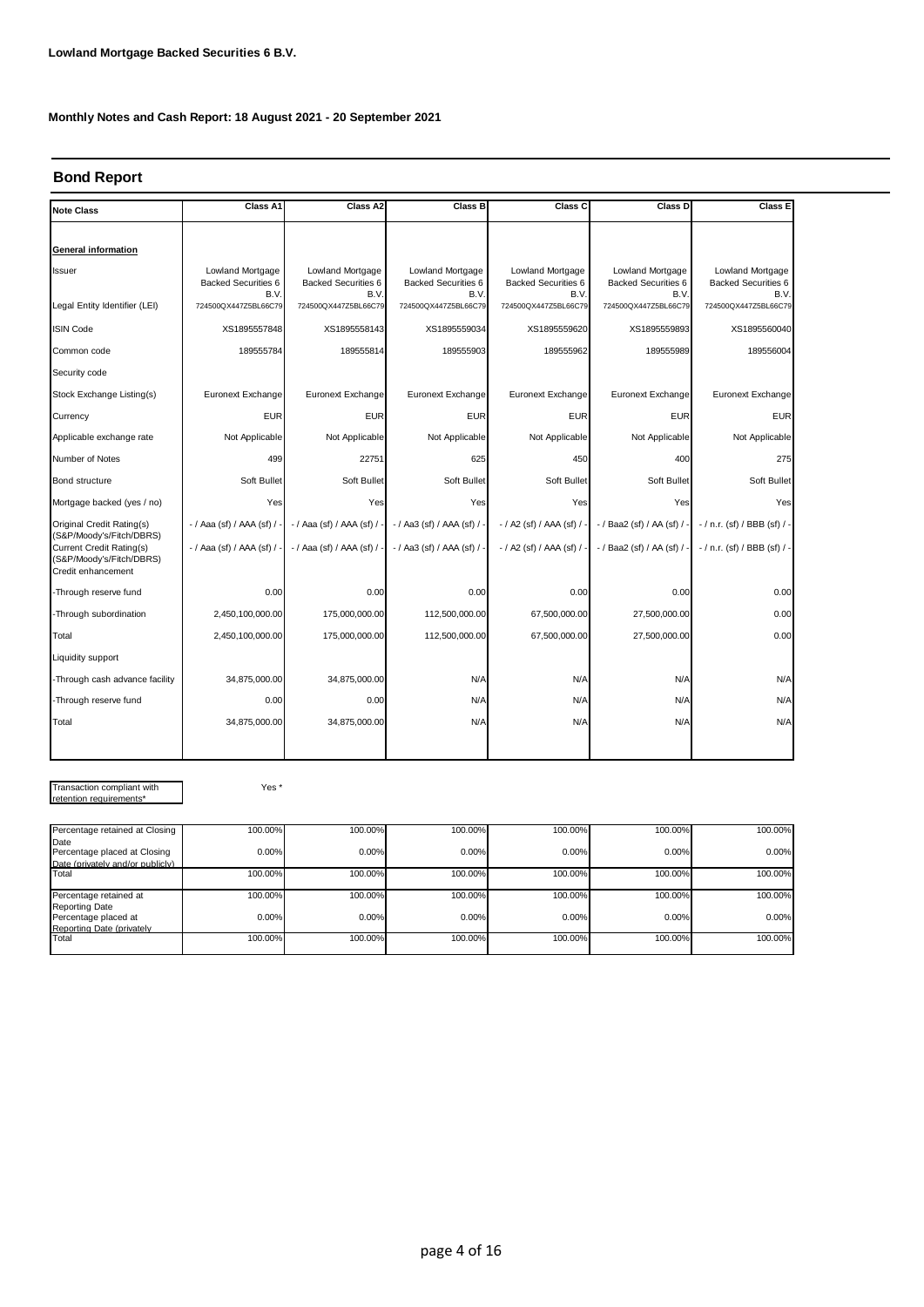## **Bond Report (2)**

| <b>Note Class</b>                                  | Class A1      | Class A2         | Class B       | Class C       | Class D       | <b>Class E</b> |
|----------------------------------------------------|---------------|------------------|---------------|---------------|---------------|----------------|
|                                                    |               |                  |               |               |               |                |
| <b>Principal information</b>                       |               |                  |               |               |               |                |
| Original Principal Balance                         | 49,900,000.00 | 2,275,100,000.00 | 62,500,000.00 | 45,000,000.00 | 40,000,000.00 | 27,500,000.00  |
| Principal Balance before<br>Payment                | 49,900,000.00 | 2,275,100,000.00 | 62,500,000.00 | 45,000,000.00 | 40,000,000.00 | 27,500,000.00  |
| <b>Total Principal Payments</b>                    | 0.00          | 0.00             | 0.00          | 0.00          | 0.00          | 0.00           |
| Principal Balance after Payment                    | 49,900,000.00 | 2,275,100,000.00 | 62,500,000.00 | 45,000,000.00 | 40,000,000.00 | 27,500,000.00  |
| Principal Balance per Note                         | 100,000.00    | 100,000.00       | 100,000.00    | 100,000.00    | 100,000.00    | 100,000.00     |
| before Payment<br>Previous Factor                  | 1.00000       | 1.00000          | 1.00000       | 1.00000       | 1.00000       | 1.00000        |
| Principal Payments per Note                        | 0.00          | 0.00             | 0.00          | 0.00          | 0.00          | 0.00           |
| Balance after Payment per Note                     | 100,000.00    | 100,000.00       | 100,000.00    | 100,000.00    | 100,000.00    | 100,000.00     |
| <b>Current Factor</b>                              | 1.00000       | 1.00000          | 1.00000       | 1.00000       | 1.00000       | 1.00000        |
|                                                    |               |                  |               |               |               |                |
| <b>Principal Deficiency Ledger</b>                 |               |                  |               |               |               |                |
| PDL Balance Previous Interest                      | 0.00          | 0.00             | 0.00          | 0.00          | 0.00          | 0.00           |
| Payment Date<br>Additions to PDL in current        | 0.00          | 0.00             | 0.00          | 0.00          | 0.00          | 0.00           |
| reporting period<br>Releases from PDL in current   | 0.00          | 0.00             | 0.00          | 0.00          | 0.00          | 0.00           |
| reporting period<br>PDL Balance Current Interest   | 0.00          | 0.00             | 0.00          | 0.00          | 0.00          | 0.00           |
| Payment Date<br><b>Cumulative Additions to PDL</b> | 0.00          | 0.00             | 0.00          | 0.00          | 0.00          | 285,840.13     |
| Cumulative Releases from PDL                       | 0.00          | 0.00             | 0.00          | 0.00          | 0.00          | 285,840.13     |
|                                                    |               |                  |               |               |               |                |
| Interest information                               |               |                  |               |               |               |                |
| <b>Accrual Start Date</b>                          | 18 Aug 21     | 18 Aug 21        | N/A           | N/A           | N/A           | N/A            |
| Accrual End Date                                   | 20 Sep 21     | 20 Sep 21        | N/A           | N/A           | N/A           | N/A            |
| Accrual Period (in days)                           | 33            | 30               | N/A           | N/A           | N/A           | N/A            |
| Fixing Date Reference Rate                         | 16 Aug 21     | N/A              | N/A           | N/A           | N/A           | N/A            |
| Reference Rate                                     | Euribor_1M    | N/A              | N/A           | N/A           | N/A           | N/A            |
| Coupon Reference Rate (in %)                       | $-0.564$      | N/A              | N/A           | N/A           | N/A           | N/A            |
| Margin (in bps)                                    | 50.00         | N/A              | N/A           | N/A           | N/A           | N/A            |
| Step Up Margin (in bps)                            | N/A           | N/A              | N/A           | N/A           | N/A           | N/A            |
| Current Coupon (in bps)                            | 0.000         | 100.000          | N/A           | N/A           | N/A           | N/A            |
| Day Count Convention                               | act/360       | fixed 30/360     | N/A           | N/A           | N/A           | N/A            |
| <b>Total Interest Payments</b>                     | 0.00          | 1,895,840.83     | N/A           | N/A           | N/A           | N/A            |
| Interest Payments Per Note                         | 0.00          | 83.33            | N/A           | N/A           | N/A           | N/A            |
| Scheduled Interest Payment                         | 0.00          | 1,895,840.83     | N/A           | N/A           | N/A           | N/A            |
| <b>Current Interest Shortfall</b>                  | 0.00          | 0.00             | N/A           | N/A           | N/A           | N/A            |
| <b>Cumulative Interest Shortfall</b>               | 0.00          | 0.00             | N/A           | N/A           | N/A           | N/A            |
|                                                    |               |                  |               |               |               |                |
| Total Principal + Interest                         | 0.00          | 1,895,840.83     | 0.00          | 0.00          | 0.00          | 0.00           |
| Payments                                           |               |                  |               |               |               |                |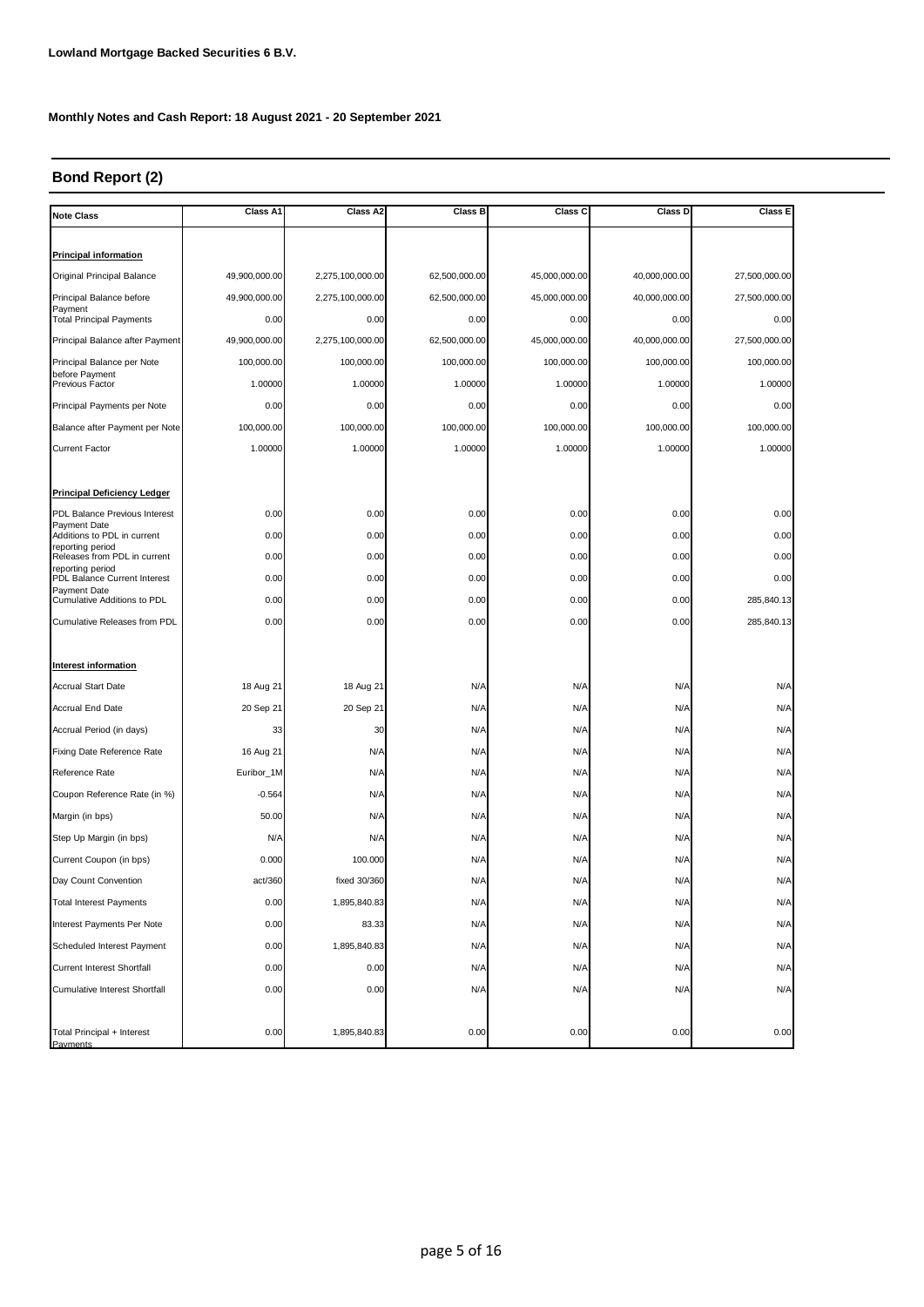## **Revenue Priority of Payments**

|                                                                                                                                                                                                                                                                                                               | <b>Previous Period</b> | <b>Current Period</b> |
|---------------------------------------------------------------------------------------------------------------------------------------------------------------------------------------------------------------------------------------------------------------------------------------------------------------|------------------------|-----------------------|
| <b>Available Revenue Funds</b>                                                                                                                                                                                                                                                                                |                        |                       |
| (i) as interest on the Mortgage Receivables less, with respect to each Savings Mortgage Receivable;                                                                                                                                                                                                           | 4,660,891.45           | 4,640,279.13          |
| (ii) as interest accrued on the Issuer Collection Account excl. the Financial Cash Collateral Ledger;                                                                                                                                                                                                         | $-17,148.05$           | $-23,269.46$          |
| (iii) as prepayment penalties under the Mortgage Receivables;                                                                                                                                                                                                                                                 | 778,365.48             | 688,747.66            |
| (iv) as Net Foreclosure Proceeds on any Mortgage Receivables to the extent such proceeds do not relate to                                                                                                                                                                                                     | 0.00                   | 0.00                  |
| principal;<br>(v) amounts to be drawn from the Issuer Collection Account and/or the Custody Cash Account equal to any Set-                                                                                                                                                                                    | 0.00                   | 0.00                  |
| Off Amount and Commingling Amount and/or the proceeds of Securities:<br>(vi) as amounts received in connection with a repurchase of Mortgage Receivables;                                                                                                                                                     | 118,417.26             | 90.644.36             |
| (vii) as amounts received in connection with a sale of Mortgage Receivables;                                                                                                                                                                                                                                  | 0.00                   | 0.00                  |
| (viii) as amounts received as post-foreclosure proceeds on the Mortgage Receivables;                                                                                                                                                                                                                          | 0.00                   | 0.00                  |
| (ix) as amounts to be drawn under the Cash Advance Facility (other than Cash Advance Facility Stand-by                                                                                                                                                                                                        | 0.00                   | 0.00                  |
| Drawings);<br>(x) as amounts deducted from the Available Principal Funds on such Notes Payment Date as Interest Shortfall;                                                                                                                                                                                    | 0.00                   | 0.00                  |
| (xi) as amounts to be drawn from the Issuer Collection Account with a corresponding debit to the Interest                                                                                                                                                                                                     | 0.00                   | 0.00                  |
| Reconciliation Ledger; and<br>(xii) any amounts standing to the credit of the Issuer Collection Account and the Custody Cash Account, after                                                                                                                                                                   | 0.00                   | 0.00                  |
| all payment obligations of the Issuer under the Transaction Documents, other than towards payment of any<br>Less; (xiii) on the first Payment Date of each calendar year a minimum of 2,500,-;<br>-/-                                                                                                         | 0.00                   | 0.00                  |
| Less: (xiv) any amount to be credited to the Interest Reconciliation Ledger on the immediately succeeding<br>-/-<br>Payment Date.                                                                                                                                                                             | 0.00                   | 0.00                  |
| <b>Total Available Revenue Funds</b><br><b>Revenue Priority of Payments</b>                                                                                                                                                                                                                                   | 5,540,526.14           | 5,396,401.69          |
|                                                                                                                                                                                                                                                                                                               |                        |                       |
| (a) first, in or towards satisfaction, fees or other remuneration due and payable to the Directors and Security<br>Trustee:                                                                                                                                                                                   | 0.00                   | 0.00                  |
| (b) second, in or towards satisfaction of an administration fee and all costs and expenses due and payable to<br>the Pool Servicers and the Issuer Administrator;                                                                                                                                             | 283,198.11             | 311,577.18            |
| (c) third, in or towards satisfaction of, any amounts due and payable to (i) third parties, the Credit Rating<br>Agencies, any legal advisor, auditor and accountant, (ii) the Paying and the Reference Agent,                                                                                                | 1,815.00               | 1,815.00              |
| (iii) the CAF Commitment Fee and (iv) to the Issuer Account Bank;                                                                                                                                                                                                                                             | 4,070.56               | 2,530.12              |
| (d) fourth, in or towards satisfaction of (i) any amounts due to the Cash Advance Facility Provider other than the<br>Cash Advance Facility Commitment Fee and (ii) a Cash Advance Facility Stand-by Drawing;<br>(e) fifth, in or towards satisfaction, all amounts of interest due but unpaid in respect of: | 0.00                   | 0.00                  |
| - the Senior Class A1 Notes and                                                                                                                                                                                                                                                                               | 0.00                   | 0.00                  |
| - the Senior Class A2 Notes;                                                                                                                                                                                                                                                                                  | 1,895,840.83           | 1,895,840.83          |
| (f) sixth, in or towards satisfaction of sums to be credited to the Class A Principal Deficiency Leger;                                                                                                                                                                                                       | 0.00                   | 0.00                  |
| (g) seventh, in or towards satisfaction of sums to be credited to the Class B Principal Deficiency Ledger:                                                                                                                                                                                                    | 0.00                   | 0.00                  |
| (h) eighth, in or towards satisfaction of sums to be credited to the Class C Principal Deficiency Ledger;                                                                                                                                                                                                     | 0.00                   | 0.00                  |
| (i) ninth, in or towards satisfaction of sums to be credited to the Class D Principal Deficiency Ledger;                                                                                                                                                                                                      | 0.00                   | 0.00                  |
| (j) tenth, in or towards satisfaction of sums to be credited to the Class E Principal Deficiency Ledger;                                                                                                                                                                                                      | 0.00                   | 0.00                  |
| (k) eleventh, in or towards satisfaction of gross-up amounts or additional amounts due, if any, to the Cash                                                                                                                                                                                                   | 0.00                   | 0.00                  |
| Advance Facility Provider; and<br>(I) twelfth, in or towards satisfaction of a Deferred Purchase Price Instalment to the Sellers.                                                                                                                                                                             | 3,358,166.64           | 3,184,638.56          |
| <b>Total Revenue Priority of Payments</b>                                                                                                                                                                                                                                                                     | 5,540,526.14           | 5,396,401.69          |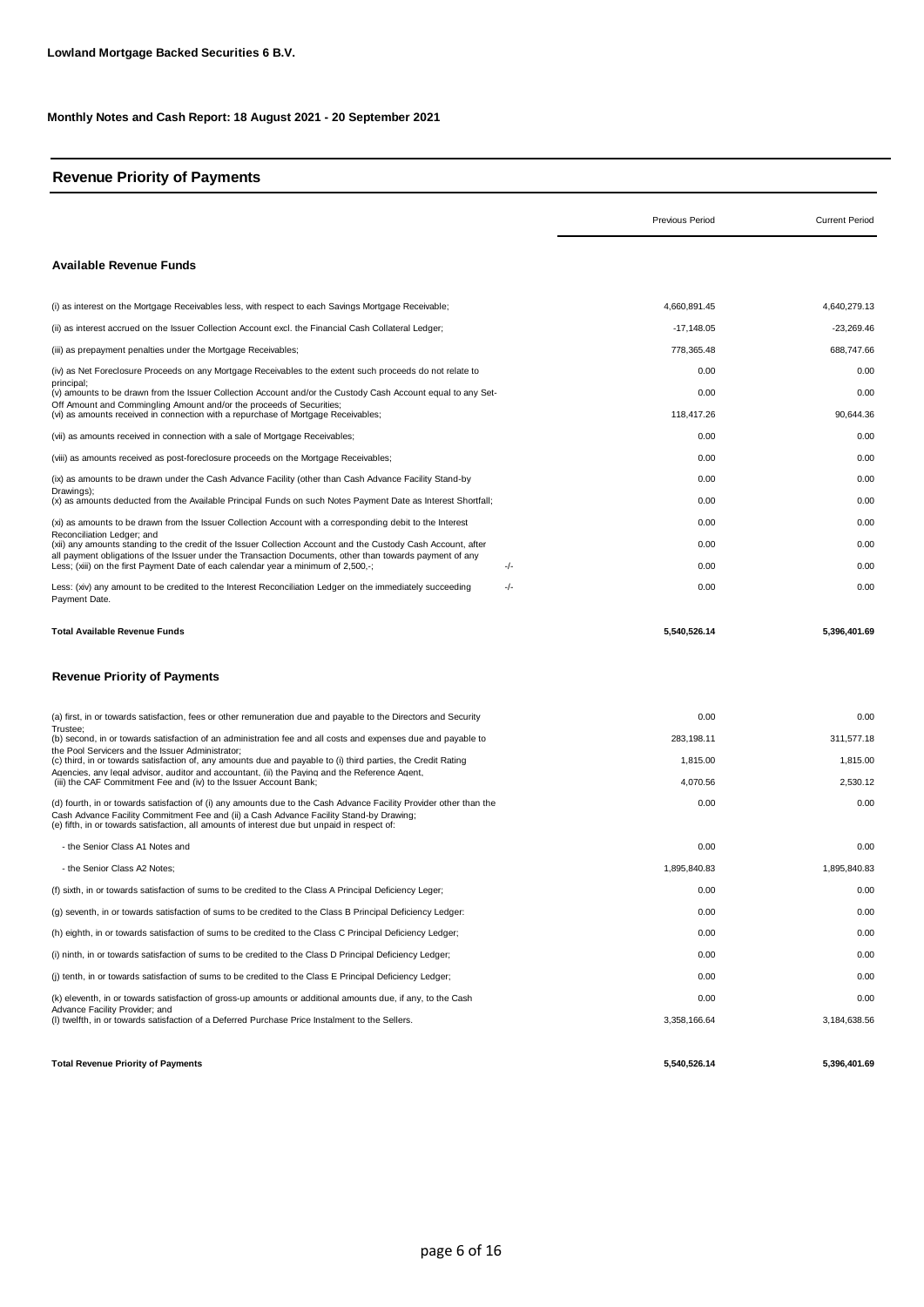# **Redemption Priority of Payments**

|                                                                                                                                                                                                                                                |     | Previous Period | <b>Current Period</b> |
|------------------------------------------------------------------------------------------------------------------------------------------------------------------------------------------------------------------------------------------------|-----|-----------------|-----------------------|
| <b>Floating Rate Available Principal Funds</b>                                                                                                                                                                                                 |     |                 |                       |
| (i) as repayment and prepayment of principal under the Floating Rate Mortgage Receivables;                                                                                                                                                     |     | 728.598.26      | 912.656.80            |
| (ii) as partial repayment and prepayment of principal under the Floating Rate Mortgage Receivables;                                                                                                                                            |     | 14,717.62       | 14,327.12             |
| (iii) as Net Foreclosure Proceeds on any Floating Rate Mortgage Receivable to the extent such proceeds relate<br>to principal;                                                                                                                 |     | 0.00            | 0.00                  |
| (iv) as amounts received in connection with a repurchase of Floating Rate Mortgage Receivables;                                                                                                                                                |     | 0.00            | 56.632.00             |
| (v) as amounts received in connection with a sale of Floating Rate Mortgage Receivables;                                                                                                                                                       |     | 0.00            | 0.00                  |
| (vi) as the Floating Rate Fraction of the amounts to be credited to the Principal Deficiency Ledger;                                                                                                                                           |     | 0.00            | 0.00                  |
| (vii) as Participation Increase and as amounts to be received as Initial Participation;                                                                                                                                                        |     | 2,402.29        | 2,855.07              |
| (viii) as amounts received from the Construction Deposit Account by means of set-off with the Floating Rate<br>Mortgage Receivables;                                                                                                           |     | 0.00            | 0.00                  |
| (ix) as an amount equal to the part of the Reserved Amount equal to the balance standing to the credit of the<br>Floating Rate Purchase Ledger; and                                                                                            |     | 12.05           | 0.08                  |
| (x) as the Floating Rate Fraction of any amount to be drawn from the Principal Reconciliation Ledger.                                                                                                                                          |     | 0.00            | 0.00                  |
| Less: (xi) the Floating Rate Fraction of any Interest Shortfall;                                                                                                                                                                               | -/- | 0.00            | 0.00                  |
| Less: (xii) the Floating Rate Fraction of any amount to be credited to the Principal Reconciliation Ledger;                                                                                                                                    | -/- | 0.00            | 0.00                  |
| Less: (xiii) the Initial Purchase Price of any Floating Rate Further Advance Receivables and                                                                                                                                                   | -/- | 1,040,771.44    | 25,385.89             |
| Less: (xiv) such part of the Reserved Amount to be credited to the Floating Rate Purchase Ledger on the<br>immediately succeeding Notes Payment Date.                                                                                          | -/- | $-295,041.22$   | 961,085.18            |
| <b>Total Floating Rate Available Principal Funds</b>                                                                                                                                                                                           |     | 0.00            | 0.00                  |
| Fixed Rate Available Principal Funds                                                                                                                                                                                                           |     |                 |                       |
| (i) as repayment and prepayment of principal under the Fixed Rate Mortgage Receivables;                                                                                                                                                        |     | 67,973,656.66   | $-8,305,044.06$       |
| (ii) as partial repayment and prepayment of principal under the Fixed Rate Mortgage Receivables;                                                                                                                                               |     | 4,023,188.22    | 4,084,926.86          |
| (iii) as Net Foreclosure Proceeds on any Fixed Rate Mortgage Receivable to the extent such proceeds relate to                                                                                                                                  |     | 0.00            | 0.00                  |
| principal;<br>(iv) as amounts received in connection with a repurchase of Fixed Rate Mortgage Receivables;                                                                                                                                     |     | 13,459,305.37   | 8,172,260.56          |
| (v) as amounts received in connection with a sale of Fixed Rate Mortgage Receivables;                                                                                                                                                          |     | 0.00            | 0.00                  |
| (vi) as the Fixed Rate Fraction of amounts to be credited to the Principal Deficiency Ledger;                                                                                                                                                  |     | 0.00            | 0.00                  |
| (vii) as Participation Increase and as amounts to be received as Initial Participation                                                                                                                                                         |     | 435,387.81      | 434,718.28            |
| (viii) as amounts received from the Construction Deposit Account by means of set-off with the Fixed Rate                                                                                                                                       |     | 0.00            | 0.00                  |
| Mortgage Receivables;<br>(ix) as an amount equal to the part of the Reserved Amount equal to the balance standing to the credit of the                                                                                                         |     | 549.22          | 3.86                  |
| Fixed Rate Purchase Ledger; and<br>(x) as the Fixed Rate Fraction of any amount to be drawn from the Principal Reconciliation Ledger.                                                                                                          |     | 0.00            | 0.00                  |
| Less: (xi) the Fixed Rate Fraction of any Interest Shortfall;                                                                                                                                                                                  | -/- | 0.00            | 0.00                  |
| Less: (xii) the Fixed Rate Fraction of any amount to be credited to the Principal Reconciliation Ledger.                                                                                                                                       | -/- | 0.00            | 0.00                  |
| Less: (xiii) the Initial Purchase Price of any Fixed Rate Further Advance Receivables.                                                                                                                                                         | -/- | 85,597,042.12   | 5,347,099.66          |
| Less: (xiv) such part of the Reserved Amount to be credited to the Fixed Rate Purchase Ledger on the<br>immediately succeeding Notes Payment Date.                                                                                             | -/- | 295,045.16      | $-960,234.16$         |
| <b>Total Fixed Rate Available Principal Funds</b>                                                                                                                                                                                              |     | 0.00            | 0.00                  |
| <b>Redemption Priority of Payments</b>                                                                                                                                                                                                         |     |                 |                       |
| (a) first, (i) the Floating Rate Redemption Available Amount will be applied for principal amounts due under the<br>Senior Class A1 Notes;<br>thereafter, in or towards satisfaction of principal amounts due under the Senior Class A2 Notes; |     | 0.00<br>0.00    | 0.00<br>0.00          |
| (a) first, (ii) the Fixed Rate Redemption Available Amount will be applied for principal amounts due under the                                                                                                                                 |     | 0.00            | 0.00                  |
| Senior Class A2 Notes;<br>thereafter, in or towards satisfaction of principal amounts due under the Senior Class A1 Notes;                                                                                                                     |     | 0.00            | 0.00                  |
| (b) second, in or towards satisfaction of principal amounts due under the Mezzanine Class B Notes;                                                                                                                                             |     | 0.00            | 0.00                  |
| (c) third, in or towards satisfaction of principal amounts due under the Mezzanine Class C Notes;                                                                                                                                              |     | 0.00            | 0.00                  |
| (d) fourth, in or towards satisfaction of principal amounts due under the Junior Class D Notes;                                                                                                                                                |     | 0.00            | 0.00                  |
| (e) fifth, in or towards satisfaction of principal amounts due under the Subordinated Class E Notes; and                                                                                                                                       |     | 0.00            | 0.00                  |
| <b>Total Redemption Priority of Payments</b>                                                                                                                                                                                                   |     | 0.00            | 0.00                  |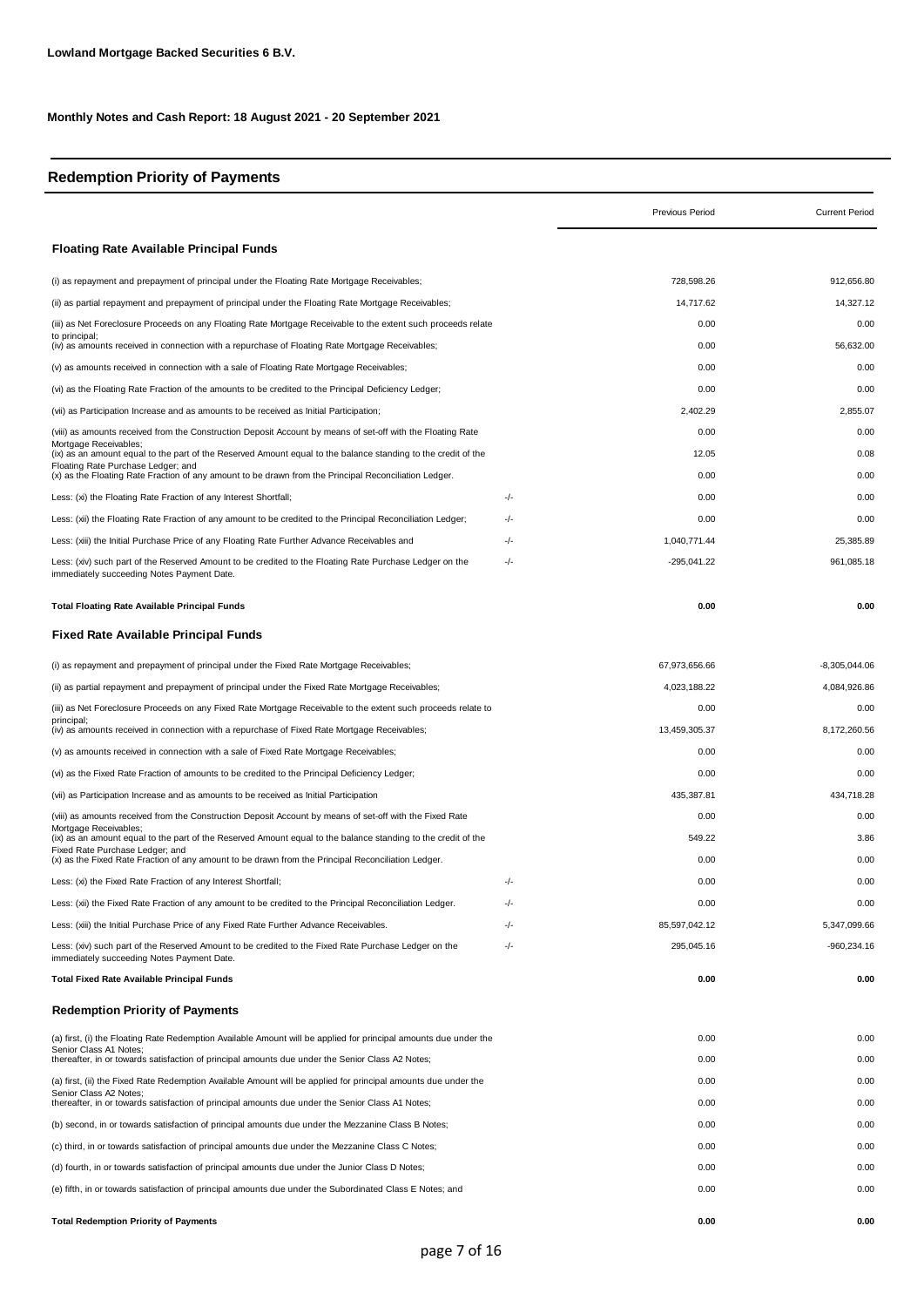# **Issuer Accounts**

|                                                                                                                                                                                          | <b>Current Period</b> |
|------------------------------------------------------------------------------------------------------------------------------------------------------------------------------------------|-----------------------|
| <b>Floating Rate GIC Account</b><br>Issuer Transaction Account balance at the beginning of the Reporting Period<br>Issuer Transaction Account balance at the end of the Reporting Period | 7.133.79<br>7.980.87  |
| <b>Construction Deposit Account</b>                                                                                                                                                      |                       |
| Construction Deposit Account balance at the beginning of the Reporting Period                                                                                                            | 19,923,734.82         |
| Additions to the Construction Deposit Account                                                                                                                                            | 1,991,292.64          |
| Paid from Construction Deposit Account                                                                                                                                                   | 0.00                  |
| Construction Deposit Account balance at the end of the Reporting Period                                                                                                                  | 21.915.027.46         |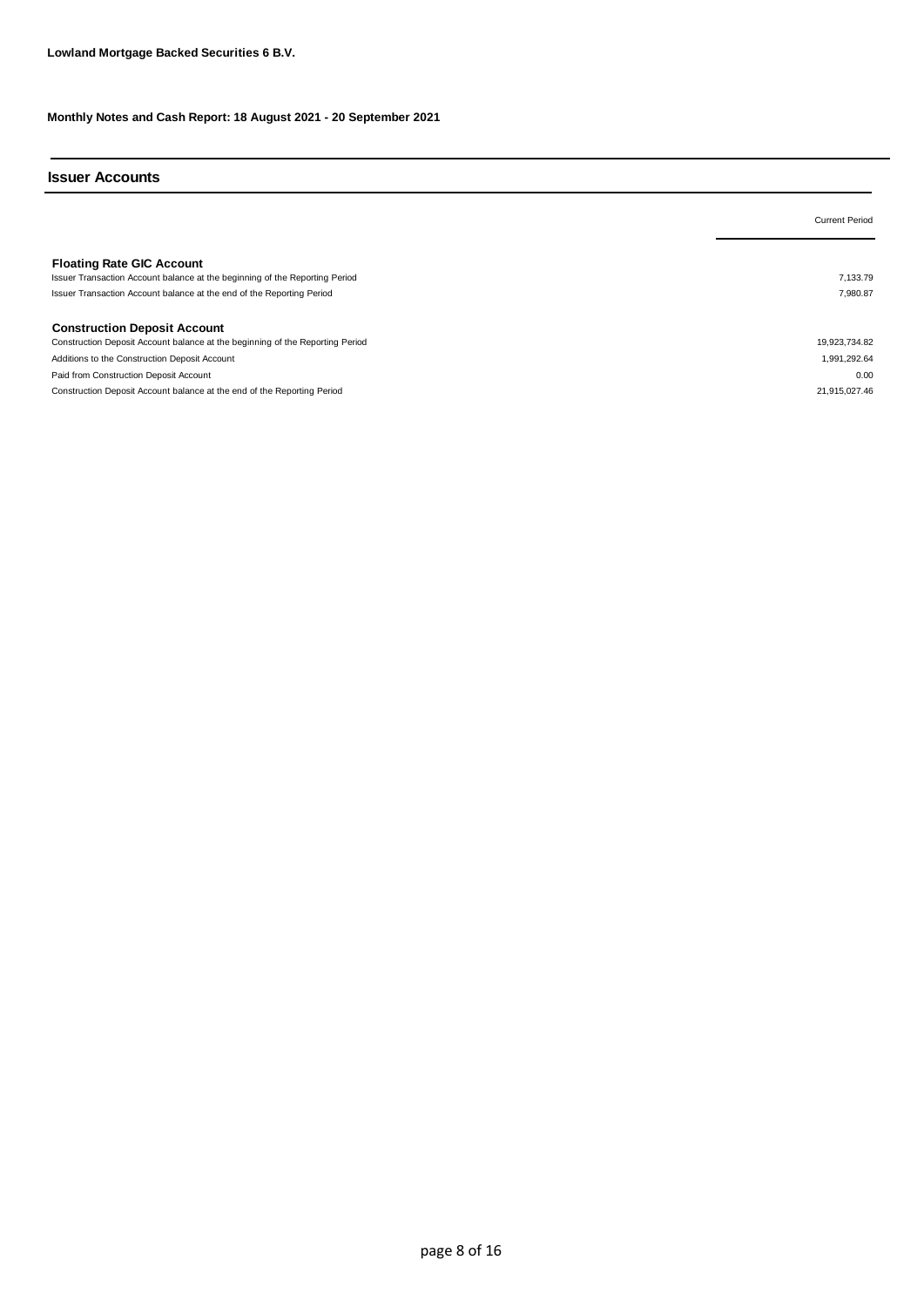## **Additional Information**

|                                                                                                            | <b>Current Period</b> |
|------------------------------------------------------------------------------------------------------------|-----------------------|
|                                                                                                            |                       |
| <b>Cash Advance Facility</b>                                                                               |                       |
| Cash Advance Facility Stand-by Drawing Amount Amount deposited in the Collection Account:                  | 0.00                  |
| Cash Advance Facility Maximum Amount current Reporting Period                                              | 34,875,000.00         |
| Cash Advance Facility Maximum Amount next Reporting Period (at the most)                                   | 34,875,000.00         |
| Interest due on Cash Advance Facility Drawings                                                             | 0.00                  |
| Interest paid on Cash Advance Facility Drawings                                                            | 0.00                  |
| Cash Advance Facility Drawn Amount at the beginning of the Reporting Period                                | 0.00                  |
| Cash Advance Facility Repayment current Reporting Period                                                   | 0.00                  |
| Cash Advance Facility Drawing current Reporting Period                                                     | 0.00                  |
| Cash Advance Facility Drawn Amount at the end of the Reporting Period                                      | 0.00                  |
| <b>Reserve Fund</b>                                                                                        |                       |
| Not applicable                                                                                             |                       |
| Set-Off Financial Cash Collateral Ledger                                                                   |                       |
| The Potential Set-Off Required Amount                                                                      | 0.00                  |
| The Posted Set-Off Financial Cash Collateral Value, start period                                           | 0.00                  |
| Current drawing from the Set-Off Financial Cash Collateral Ledger                                          | 0.00                  |
| The Set-off Delivery Amount                                                                                | 0.00                  |
| The Set-off Return Amount                                                                                  | 0.00                  |
| Received Interest on Set-Off Financial Cash Collateral Ledger                                              | 0.00                  |
| Paid Interest on Set-Off Financial Cash Collateral Ledger                                                  | 0.00                  |
| The Posted Set-Off Financial Cash Collateral Value, end period                                             | 0.00                  |
| <b>Commingling Financial Cash Collateral Ledger</b>                                                        |                       |
| The Potential Commingling Required Amount                                                                  | 0.00                  |
| The Posted Commingling Financial Cash Collateral Value, start period                                       | 0.00                  |
| Current drawing from the Commingling Financial Cash Collateral Ledger                                      | 0.00                  |
| Commingling Delivery Amount                                                                                | 0.00                  |
| Commingling Return Amount                                                                                  | 0.00                  |
| Received Interest on Commingling Financial Cash Collateral Ledger                                          | 0.00                  |
| Paid Interest on Commingling Financial Cash Collateral Ledger                                              | 0.00                  |
| The Posted Commingling Financial Cash Collateral Value, end period                                         | 0.00                  |
| <b>REPO Available Amount</b>                                                                               |                       |
| REPO Available Amount, start period                                                                        | 0.00                  |
| Decrease of REPO Available Amount                                                                          | 0.00                  |
| Increase of REPO Available Amount                                                                          | 0.00                  |
| REPO Available Amount, end period                                                                          | 0.00                  |
| Underlying collateral in form of Equivalent Securities<br>Nominal amount of government bonds, start period | 0.00                  |
| Nominal amount of government bonds, end period                                                             | 0.00                  |
| <b>Interest Reconciliation Ledger</b>                                                                      |                       |
| Balance Interest Reconciliation Ledger, start period                                                       | 0.00                  |
| Drawings to the Interest Reconciliation Ledger                                                             | 0.00                  |
| Credits to the Interest Reconciliation Ledger                                                              | 0.00                  |
| Balance Interest Reconciliation Ledger, end period                                                         | 0.00                  |
| <b>Principal Reconciliation Ledger</b>                                                                     |                       |
| Balance Principal Reconciliation Ledger, start period                                                      | 0.00                  |
| Drawings to the Principal Reconciliation Ledger                                                            | 0.00                  |
| Credits to the Principal Reconciliation Ledger                                                             | 0.00                  |
| Balance Principal Reconciliation Ledger, end period                                                        | 0.00                  |
|                                                                                                            |                       |

**Excess Spread Margin** Not applicable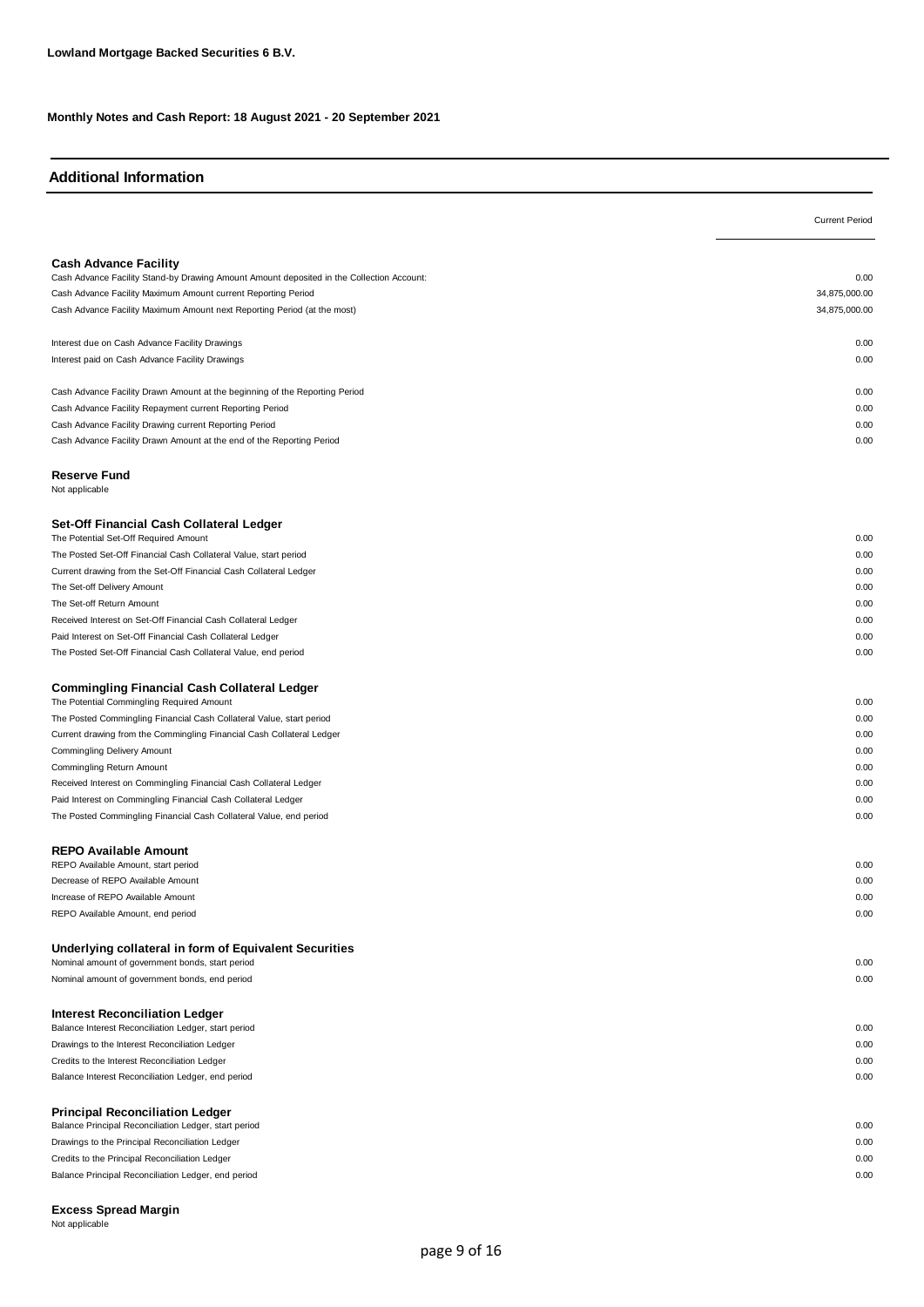#### **Swap**

Not applicable

#### **Set off**

Total Balance of Deposits Related to Borrowers in the Mortgage Loan Portfolio: 56,108,598.24 Weighted Average Balance of Deposits Related to Borrowers in the Mortgage Loan Portfolio: 4,325.17

#### **Reconciliation Assets**

| Balance of Fixed Rate Mortgages at the end of the period                       | 2,514,479,212.98    |
|--------------------------------------------------------------------------------|---------------------|
| Balance of Floating Rate Mortgages at the end of the period                    | 38,489,080.44       |
| Balance of Savings related to Fixed Rate Mortgages at the end of the period    | -52,635,362.01      |
| Balance of Savings related to Floating Rate Mortgages at the end of the period | $-333.782.43$       |
| Notes Classes A-E start of the period                                          | $-2,500,000,000.00$ |
| <b>Total Redemptions Notes</b>                                                 | 0.00                |
| The Reserved Amount                                                            | 851.02              |
| - Difference                                                                   | 0.00                |
|                                                                                |                     |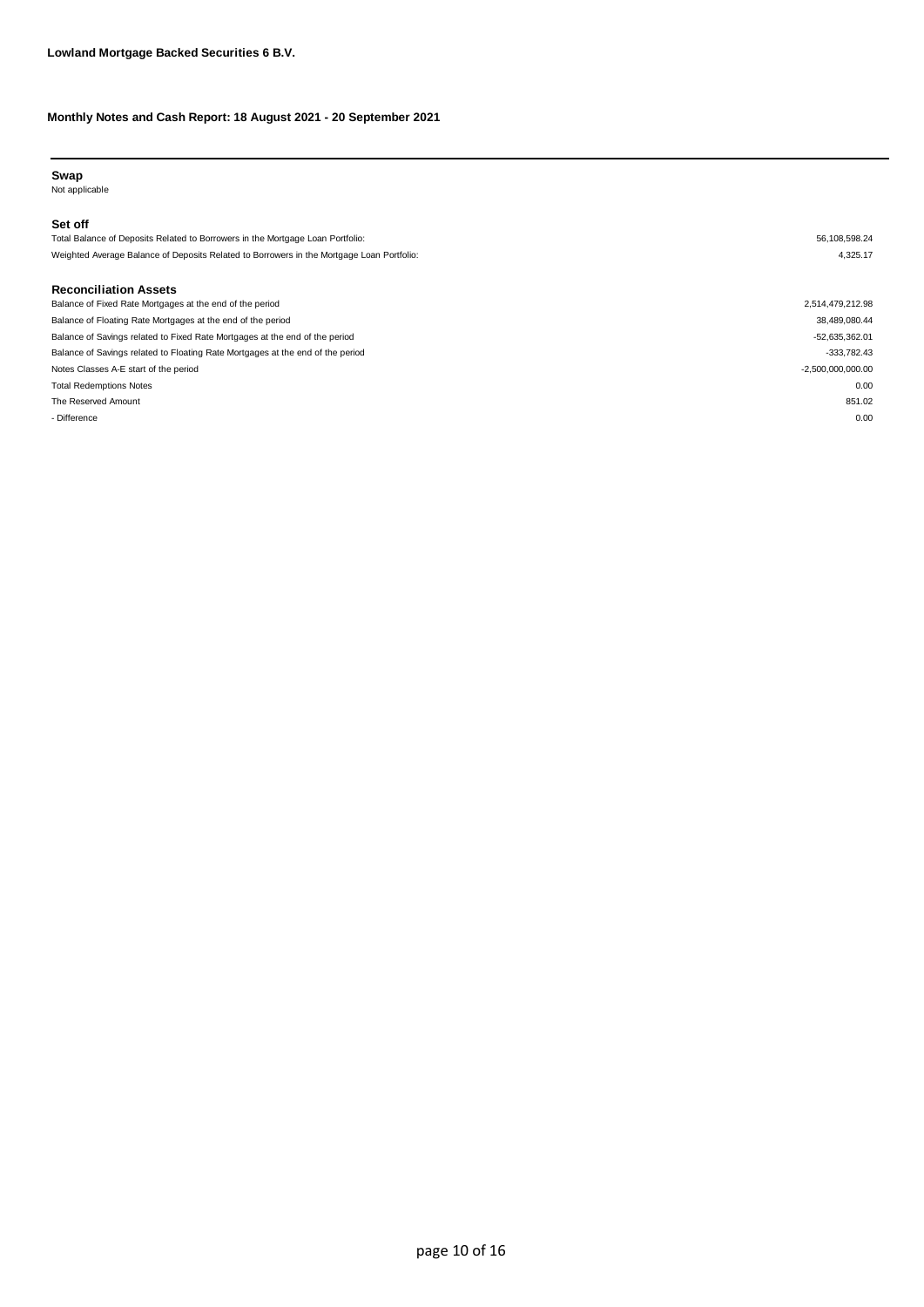## **Triggers and Portfolio Limits**

| <b>Triggers</b>                                                                                                                                                                            | Criteria    | Realised as per Ok/Breach | <b>Consequence if breached</b>                               |
|--------------------------------------------------------------------------------------------------------------------------------------------------------------------------------------------|-------------|---------------------------|--------------------------------------------------------------|
|                                                                                                                                                                                            |             | 20/09/2021                |                                                              |
| (a) the Seller will represent and warrant to the Issuer and the Security Trustee the matters set                                                                                           | <b>TRUE</b> | True OK                   | Purchase of Further Advances or                              |
| out in (i) Clause 8 of the Mortgage Receivables Purchase Agreement, other than those set out                                                                                               |             |                           | Substitutions not allowed                                    |
| (aa) the aggregate Net Outstanding Principal Amount of all Interest-Only Mortgage                                                                                                          |             | 30.48 % OK                | Purchase of Further Advances or                              |
| Receivables divided by the aggregate Net Outstanding Principal Amount of all Mortgage                                                                                                      |             |                           | Substitutions not allowed                                    |
| (b) no Assignment Notification Event has occurred and is continuing on such Notes Payment                                                                                                  | <b>TRUE</b> | True OK                   | Purchase of Further Advances or                              |
| Date:                                                                                                                                                                                      |             |                           | Substitutions not allowed                                    |
| (bb) (x) the aggregate Realised Losses in respect of all previous Mortgage Calculation Periods                                                                                             | <b>TRUE</b> | 0.01% OK                  | Purchase of Further Advances or                              |
| divided by (y) the aggregate Net Outstanding Principal Amount of the Mortgage Receivables                                                                                                  |             |                           | Substitutions not allowed                                    |
| (c) there has been no failure by the Seller to repurchase any Mortgage Receivable which it is                                                                                              | <b>TRUE</b> | True OK                   | Purchase of Further Advances or                              |
| required to repurchase pursuant to the Mortgage Receivables Purchase Agreement;                                                                                                            |             |                           | Substitutions not allowed                                    |
| (cc) the Further Advance Receivables and the New Mortgage Receivables do not result from                                                                                                   | <b>TRUE</b> | True OK                   | Purchase of Further Advances or                              |
| Employee Mortgage Loans:                                                                                                                                                                   |             |                           | Substitutions not allowed                                    |
| (d) the Purchase Available Amount is sufficient to pay the Initial Purchase Price for the relevant                                                                                         | <b>TRUE</b> | -851.02 OK                | Purchase of Further Advances or                              |
| New Mortgage Receivables and the relevant Further Advance Receivables;                                                                                                                     |             |                           | Substitutions not allowed                                    |
| (dd)) a Further Advance Receivable and a New Mortgage Receivable has either a fixed rate of                                                                                                | <b>TRUE</b> | True OK                   | Purchase of Further Advances or                              |
| interest or a floating rate of interest, without any interest optionality's or alternatives, such as                                                                                       |             |                           | Substitutions not allowed                                    |
| (e) (x) the aggregate Net Outstanding Principal Amount of all Defaulted Mortgage Loans                                                                                                     | <b>TRUE</b> | 0.09% OK                  | Purchase of Further Advances or                              |
| divided by (y) the aggregate Net Outstanding Principal Amount of all Mortgage Loans, each as                                                                                               |             |                           | Substitutions not allowed                                    |
| (ee) the aggregate Net Outstanding Principal Amount of all Investment Mortgage Loans                                                                                                       | <b>TRUE</b> | 2.52 % OK                 | Purchase of Further Advances or                              |
| divided by the aggregate Net Outstanding Principal Amount of all Mortgage Receivables does                                                                                                 |             |                           | Substitutions not allowed                                    |
| (f) the weighted average number of months elapsed since origination of all Mortgage Loans                                                                                                  | <b>TRUE</b> | 68.08 OK                  | Purchase of Further Advances or                              |
| shall not fall below 30 months;                                                                                                                                                            |             |                           | Substitutions not allowed                                    |
| (h1) the Receivables Floating Rate Fraction will not be less than 0 per cent. and the                                                                                                      | <b>TRUE</b> | 1.53% / 98.47% OK         | Purchase of Further Advances or                              |
| Receivables Fixed Rate Fraction will not exceed 100 per cent;                                                                                                                              |             |                           | Substitutions not allowed                                    |
| (h2) the Receivables Floating Rate Fraction will not exceed 10 per cent. and the Receivables                                                                                               | <b>TRUE</b> | 1.53% / 98.47% OK         | Purchase of Further Advances or                              |
| Fixed Rate Fraction will not be less than 90 per cent;                                                                                                                                     |             |                           | Substitutions not allowed                                    |
| (i) the aggregate Net Outstanding Principal Amount of all Mortgage Receivables with a Net                                                                                                  | <b>TRUE</b> | 4.78 % OK                 | Purchase of Further Advances or                              |
| Outstanding Principal Amount equal to or higher than EUR 500,000 divided by the aggregate                                                                                                  |             |                           | Substitutions not allowed                                    |
| (i) the weighted average Original Loan to Original Foreclosure Value Ratio of all Mortgage                                                                                                 | <b>TRUE</b> | 101.91 OK                 | Purchase of Further Advances or                              |
| Receivables does not exceed 109 per cent;                                                                                                                                                  |             |                           | Substitutions not allowed                                    |
| (k) the weighted average Current Loan to Original Market Value Ratio of all Mortgage                                                                                                       | <b>TRUE</b> | 81.23 OK                  | Purchase of Further Advances or                              |
| Receivables does not exceed 92 per cent;                                                                                                                                                   |             |                           | Substitutions not allowed                                    |
| (I) the aggregate Net Outstanding Principal Amount of the Mortgage Receivables with an                                                                                                     | <b>TRUE</b> | 8.04 % OK                 | Purchase of Further Advances or                              |
| Original Loan to Original Foreclosure Value Ratio higher than 120 per cent. does not exceed                                                                                                |             |                           | Substitutions not allowed                                    |
| (m) the aggregate Net Outstanding Principal Amount of the Mortgage Receivables with an                                                                                                     | <b>TRUE</b> | 44.29 % OK                | Purchase of Further Advances or                              |
| Original Loan to Original Foreclosure Value Ratio higher than 110 per cent. does not exceed                                                                                                |             |                           | Substitutions not allowed                                    |
| (n) the aggregate Net Outstanding Principal Amount of the Mortgage Receivables with an                                                                                                     | <b>TRUE</b> | 60.32 % OK                | Purchase of Further Advances or                              |
| Original Loan to Original Foreclosure Value Ratio higher than 100 per cent. does not exceed                                                                                                | <b>TRUE</b> | 78.70 % OK                | Substitutions not allowed<br>Purchase of Further Advances or |
| (o) the aggregate Net Outstanding Principal Amount of the Mortgage Receivables with an                                                                                                     |             |                           | Substitutions not allowed                                    |
| Original Loan to Original Foreclosure Value Ratio higher than 90 per cent. does not exceed 94<br>(p) the weighted average Loan to Income Ratio of the Mortgage Receivables does not exceed | <b>TRUE</b> | 4.05 OK                   | Purchase of Further Advances or                              |
| 4.1;                                                                                                                                                                                       |             |                           | Substitutions not allowed                                    |
| (q) the aggregate Net Outstanding Principal Amount of the Mortgage Receivables with a Loan                                                                                                 | <b>TRUE</b> | 3.25 % OK                 | Purchase of Further Advances or                              |
| to Income Ratio higher than 6 does not exceed 3.7 per cent. of the aggregate Net Outstanding                                                                                               |             |                           | Substitutions not allowed                                    |
| (r) the aggregate Net Outstanding Principal Amount of the Mortgage Receivables with a Loan                                                                                                 | <b>TRUE</b> | 9.65 % OK                 | Purchase of Further Advances or                              |
| to Income Ratio higher than 5 does not exceed 11.8 per cent. of the aggregate Net                                                                                                          |             |                           | Substitutions not allowed                                    |
| (s) the aggregate Net Outstanding Principal Amount of the Mortgage Receivables with a Loan                                                                                                 | <b>TRUE</b> | 45.58 % OK                | Purchase of Further Advances or                              |
| to Income Ratio higher than 4 does not exceed 59 per cent. of the aggregate Net Outstanding                                                                                                |             |                           | Substitutions not allowed                                    |
| (t) the aggregate Net Outstanding Principal Amount of the Mortgage Receivables from                                                                                                        | <b>TRUE</b> | 95.94 % OK                | Purchase of Further Advances or                              |
| Borrowers which are employed is at least 95 per cent. of the aggregate Net Outstanding                                                                                                     |             |                           | Substitutions not allowed                                    |
| (u) the aggregate Net Outstanding Principal Amount of the Mortgage Receivables due by                                                                                                      | <b>TRUE</b> | 2.76 % OK                 | Purchase of Further Advances or                              |
| Borrowers which are self-employed does not exceed 3 per cent. of the aggregate Net                                                                                                         |             |                           | Substitutions not allowed                                    |
| (v) there is no balance on the Principal Deficiency Ledger;                                                                                                                                | <b>TRUE</b> | True OK                   | Purchase of Further Advances or                              |
|                                                                                                                                                                                            |             |                           | Substitutions not allowed                                    |
| (w) no part of the Available Principal Funds on such Notes Payment Date is used to make                                                                                                    | <b>TRUE</b> | True OK                   | Purchase of Further Advances or                              |
| good any Interest Shortfall as item (x) of the Available Revenue Funds;                                                                                                                    |             |                           | Substitutions not allowed                                    |
| (x) the aggregate Net Outstanding Principal Amount of the New Mortgage Receivables and the                                                                                                 | <b>TRUE</b> | 17.12 OK                  | Purchase of Further Advances or                              |
| Further Advance Receivables purchased on such Notes Payment Date and on the eleven                                                                                                         |             |                           | Substitutions not allowed                                    |
| (y) the aggregate Net Outstanding Principal Amount of all NHG Mortgage Receivables divided                                                                                                 | <b>TRUE</b> | 45.64 % OK                | Purchase of Further Advances or                              |
| by the aggregate Net Outstanding Principal Amount of all Mortgage Receivables is equal to or                                                                                               |             |                           | Substitutions not allowed                                    |
| (z) the Aggregate Construction Deposit Amount does not exceed EUR 34,000,000;                                                                                                              | <b>TRUE</b> | 21,915,027.46 OK          | Purchase of Further Advances or                              |
|                                                                                                                                                                                            |             |                           | Substitutions not allowed                                    |

\* Portfolio after Repurchases and Replenishment

| <b>Substitution Triggers</b>                                                                 | Criteria    | Realised as per IOk/Breach<br>20/09/2021* | Consequence if breached         |
|----------------------------------------------------------------------------------------------|-------------|-------------------------------------------|---------------------------------|
| (d) the Seller resets the Mortgage Interest Rate in respect of a Floating Rate Mortgage      | <b>TRUE</b> | 1.87990 % OK                              | Purchase of Further Advances or |
| Receivable and as a result thereof the weighted average margin would fall or falls below 0.5 |             |                                           | Substitutions not allowed       |
| (e) (x) the aggregate Net Outstanding Principal Amount of allDefaulted Mortgage Receivables  | <b>TRUE</b> | 2.22 % OK                                 | Repurchase                      |
| divided by (y) the aggregate NetOutstanding Principal Amount of all Mortgage Receivables     |             |                                           |                                 |
| * Portfolio after Repurchases and Replenishment                                              |             |                                           |                                 |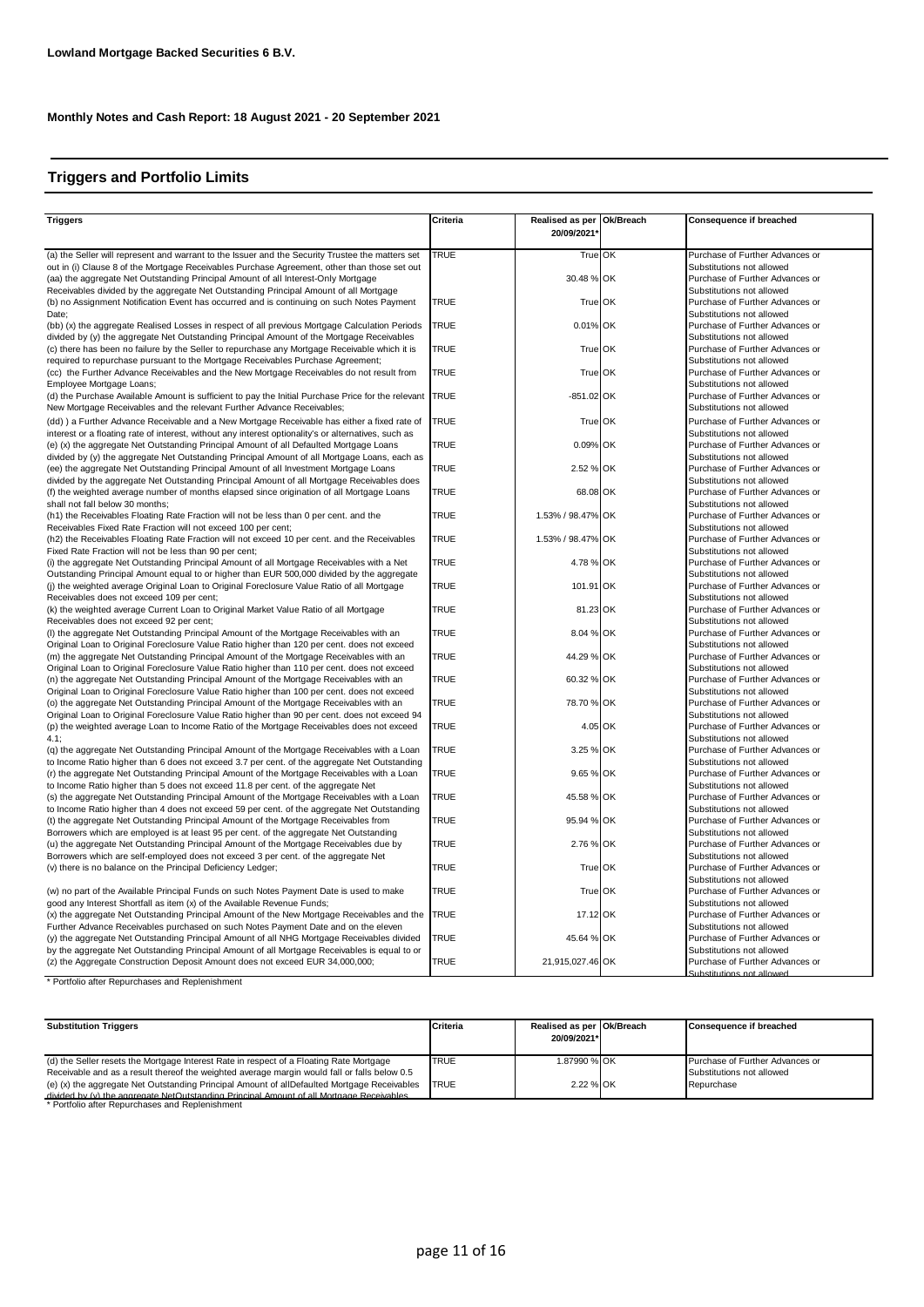## **Counterparty Credit Ratings & Triggers**

**Counterparty Credit Ratings**

|                                                  |                   |      | S&P (ST/LT)       |                   | Moody's (ST/LT)          |                   | Fitch (ST/LT)            |                   | <b>DBRS (ST/LT)</b>      |                       |                                                                               |
|--------------------------------------------------|-------------------|------|-------------------|-------------------|--------------------------|-------------------|--------------------------|-------------------|--------------------------|-----------------------|-------------------------------------------------------------------------------|
| Role                                             | Party             | Rank | Rating<br>Triaaer | Current<br>Rating | Rating<br><b>Trigger</b> | Current<br>Rating | Rating<br><b>Trigger</b> | Current<br>Rating | Rating<br><b>Trigger</b> | <b>Current Rating</b> | <b>Consequence if breached</b>                                                |
| Cash Advance Facility Provider de Volksbank N.V. |                   |      |                   |                   | $P-1/$                   | $P-1/$            | F1/A                     | $F1/A-$           |                          |                       | Replacement by third party; or arrange<br>eligible quarantee; or find another |
| <b>Commingling Guarantor</b>                     | de Volksbank N.V. |      |                   |                   | Baa1                     | / A2              | $F2$ / BBB               | $F1/A-$           |                          |                       | Post collateral                                                               |
| Custodian                                        | ING Bank N.V.     |      |                   |                   | P-2 / Baa2               | $P-1/AA3$         | $F2$ / BBB               | $F1+ / AA-$       |                          |                       | Replacement by third party; or arrange<br>eligible quarantee; or find another |
| <b>Issuer Account Bank</b>                       | ING Bank N.V.     |      |                   |                   | $P-1/$                   | $P-1/$            | F1/A                     | $F1+ / AA-$       |                          |                       | Replacement by third party; or arrange<br>eligible quarantee; or find another |
| Set-off Risk Facility Provider                   | de Volksbank N.V. |      |                   |                   | Baa3                     | / A2              | F1/A                     | $F1/A-$           |                          |                       | Post collateral                                                               |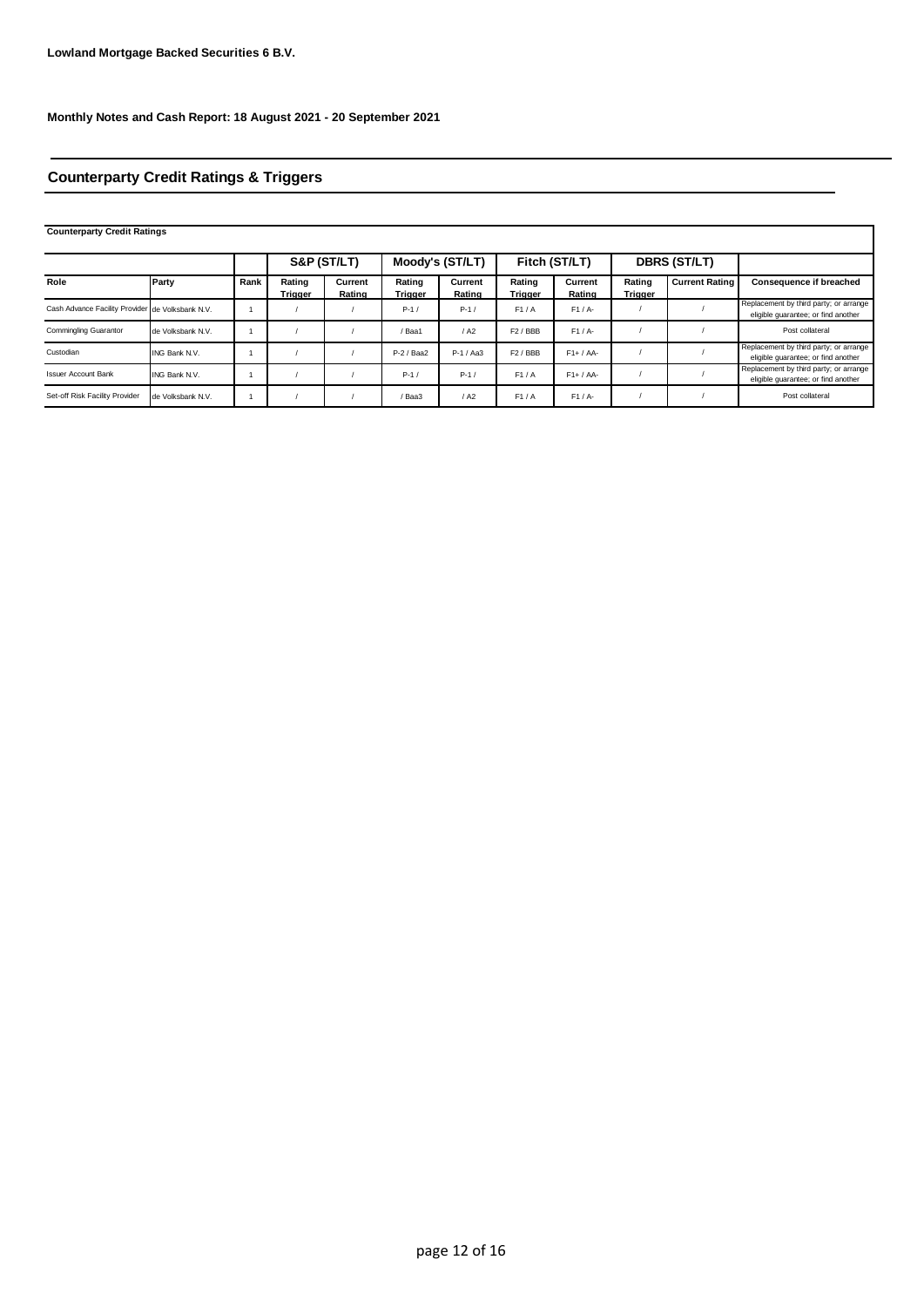| Glossary                                           |                                                                                                                                                                                                        |  |  |  |  |
|----------------------------------------------------|--------------------------------------------------------------------------------------------------------------------------------------------------------------------------------------------------------|--|--|--|--|
| Term                                               | <b>Definition / Calculation</b>                                                                                                                                                                        |  |  |  |  |
| Arrears                                            | means an amount that is overdue exceeding EUR 11;                                                                                                                                                      |  |  |  |  |
| Article 405 of the CRR                             | means Article 405 of Regulation (EU) No 575/2013 of the European Parliament and of the                                                                                                                 |  |  |  |  |
| Article 51 of the AIFMR                            | Council of 26 June 2013 on prudential requirements for credit institutions and investment firms<br>means Article 51 of the Commission Delegated Regulation No 231/2013 of 19 December 2012             |  |  |  |  |
| Back-Up Servicer                                   | supplementing Directive 2011/61/EU of the European Parliament and of the Council with regard<br>N/A;                                                                                                   |  |  |  |  |
| Cash Advance Facility                              | means the cash advance facility as referred to in Clause 3.1 of the Cash Advance Facility                                                                                                              |  |  |  |  |
| Cash Advance Facility Maximum Available Amount     | Agreement;<br>means an amount equal to the greater of (i) 1.6 per cent. of the Principal Amount Outstanding of                                                                                         |  |  |  |  |
| Cash Advance Facility Provider                     | the Class A Notes on such date and (ii) 0.6 per cent of the Principal Amount Outstanding of the<br>means de Volksbank N.V.;                                                                            |  |  |  |  |
| Cash Advance Facility Stand-by Drawing Account     | means the Issuer Collection Account on which any Cash Advance Facility Stand-by Drawing will                                                                                                           |  |  |  |  |
| Constant Default Rate (CDR)                        | be deposited;<br>represents the percentage of outstanding principal balances in the pool that are in default in                                                                                        |  |  |  |  |
| Constant Prepayment Rate (CPR)                     | relation to the principal balance of the mortgage pool;<br>means prepayment as ratio of the principal mortgage balance outstanding at the beginning of                                                 |  |  |  |  |
| <b>Construction Deposit</b>                        | the relevant period;<br>means in relation to a Mortgage Loan, that part of the Mortgage Loan which the relevant                                                                                        |  |  |  |  |
| <b>Construction Deposit Guarantee</b>              | Borrower requested to be disbursed into a blocked account held in his name with the relevant<br>N/A;                                                                                                   |  |  |  |  |
| Coupon                                             | means the interest coupons appertaining to the Notes;                                                                                                                                                  |  |  |  |  |
| <b>Credit Enhancement</b>                          | the combined structural features that improve the credit worthiness of the respective notes.                                                                                                           |  |  |  |  |
| <b>Credit Rating</b>                               | an assessment of the credit worthiness of the notes assigned by the Credit Rating Agencies;                                                                                                            |  |  |  |  |
| Curr. Loan to Original Foreclosure Value (CLTOFV)  | means the ratio calculated by dividing the current outstanding loan amount by the Orignal                                                                                                              |  |  |  |  |
| Current Loan to Indexed Foreclosure Value (CLTIFV) | Foreclosure Value;<br>means the ratio calculated by dividing the current outstanding loan amount by the Indexed                                                                                        |  |  |  |  |
| Current Loan to Indexed Market Value (CLTIMV)      | Foreclosure Value;<br>means the ratio calculated by dividing the current outstanding loan amount by the Indexed                                                                                        |  |  |  |  |
| Current Loan to Original Market Value (CLTOMV)     | Market Value;<br>means the ratio calculated by dividing the current outstanding loan amount by the Original                                                                                            |  |  |  |  |
| Custodian                                          | Market Value;<br>means ING Bank N.V.                                                                                                                                                                   |  |  |  |  |
| Cut-Off Date                                       | means (i) with respect to the Mortgage Receivables purchased on the Closing Date, 30                                                                                                                   |  |  |  |  |
| Day Count Convention                               | september 2018 and (ii) with respect to Further Advance Receivables purchased on a Notes<br>means Actual/360 for the class A1 notes and 30/360 for the class A2 notes;                                 |  |  |  |  |
| Debt Service to Income                             | means the ratio calculated by dividing the amount a borrower is required to pay (in interest and                                                                                                       |  |  |  |  |
| Deferred Purchase Price                            | principal repayments) on an annual basis by the borrower(s) disposable income;<br>means part of the purchase price for the Mortgage Receivables equal to the sum of all Deferred                       |  |  |  |  |
| Deferred Purchase Price Installment                | Purchase Price Instalments;<br>means, after application of the relevant available amounts in accordance with the relevant Priority                                                                     |  |  |  |  |
| Delinquency                                        | of Payments, any amount remaining after all items ranking higher than the item relating to the<br>refer to Arrears;                                                                                    |  |  |  |  |
| Economic Region (NUTS)                             | The Nomenclature of Territorial Units for Statistics (NUTS) was drawn up by Eurostat more than                                                                                                         |  |  |  |  |
| <b>Equivalent Securities</b>                       | 30 years ago in order to provide a single uniform breakdown of territorial units for the production<br>securities equivalent to Purchased Securities under that Transaction. If and to the extent that |  |  |  |  |
| <b>Excess Spread</b>                               | such Purchased Securities have been redeemed, the expression shall mean a sum of money<br>N/A;                                                                                                         |  |  |  |  |
| <b>Excess Spread Margin</b>                        | N/A;                                                                                                                                                                                                   |  |  |  |  |
| <b>Final Maturity Date</b>                         | means the Notes Payment Date falling in October 2055;                                                                                                                                                  |  |  |  |  |
| <b>First Optional Redemption Date</b>              | means the Notes Payment Date falling in October 2023;                                                                                                                                                  |  |  |  |  |
| Foreclosed Mortgage Loan                           | means all mortgage rights and ancillary rights have been exercised;                                                                                                                                    |  |  |  |  |
| Foreclosed NHG Loan                                | means all mortgage rights and ancillary rights have been exercised on mortgage loan that has                                                                                                           |  |  |  |  |
| Foreclosed Non NHG Loan                            | the benefit of an NHG Guarantee;<br>means all mortgage rights and ancillary rights have been exercised on mortgage loan that does                                                                      |  |  |  |  |
| Foreclosure                                        | not have the benefit of an NHG Guarantee;<br>means forced (partial) repayment of the mortgage loan;                                                                                                    |  |  |  |  |
| Foreclosure Value                                  | means the estimated value of the mortgaged property if the mortgaged property would be sold in                                                                                                         |  |  |  |  |
| Further Advances / Modified Loans                  | a public auction;<br>"Further Advance" means a loan or a further advance to be made to a Borrower under a                                                                                              |  |  |  |  |
| Indexed Foreclosure Value                          | Mortgage Loan, which is secured by the same Mortgage;<br>means the estimated value of the mortgaged property if the mortgaged property would be sold in                                                |  |  |  |  |
| Indexed Market Value                               | a public auction multiplied with the indexation rate per the valuation date;<br>means the value of the collateral multiplied with the indexation rate per the valuation date,                          |  |  |  |  |
| Interest Rate Fixed Period                         | multiplied with the market value factor;<br>relates to the period for which mortgage loan interest has been fixed;                                                                                     |  |  |  |  |
|                                                    |                                                                                                                                                                                                        |  |  |  |  |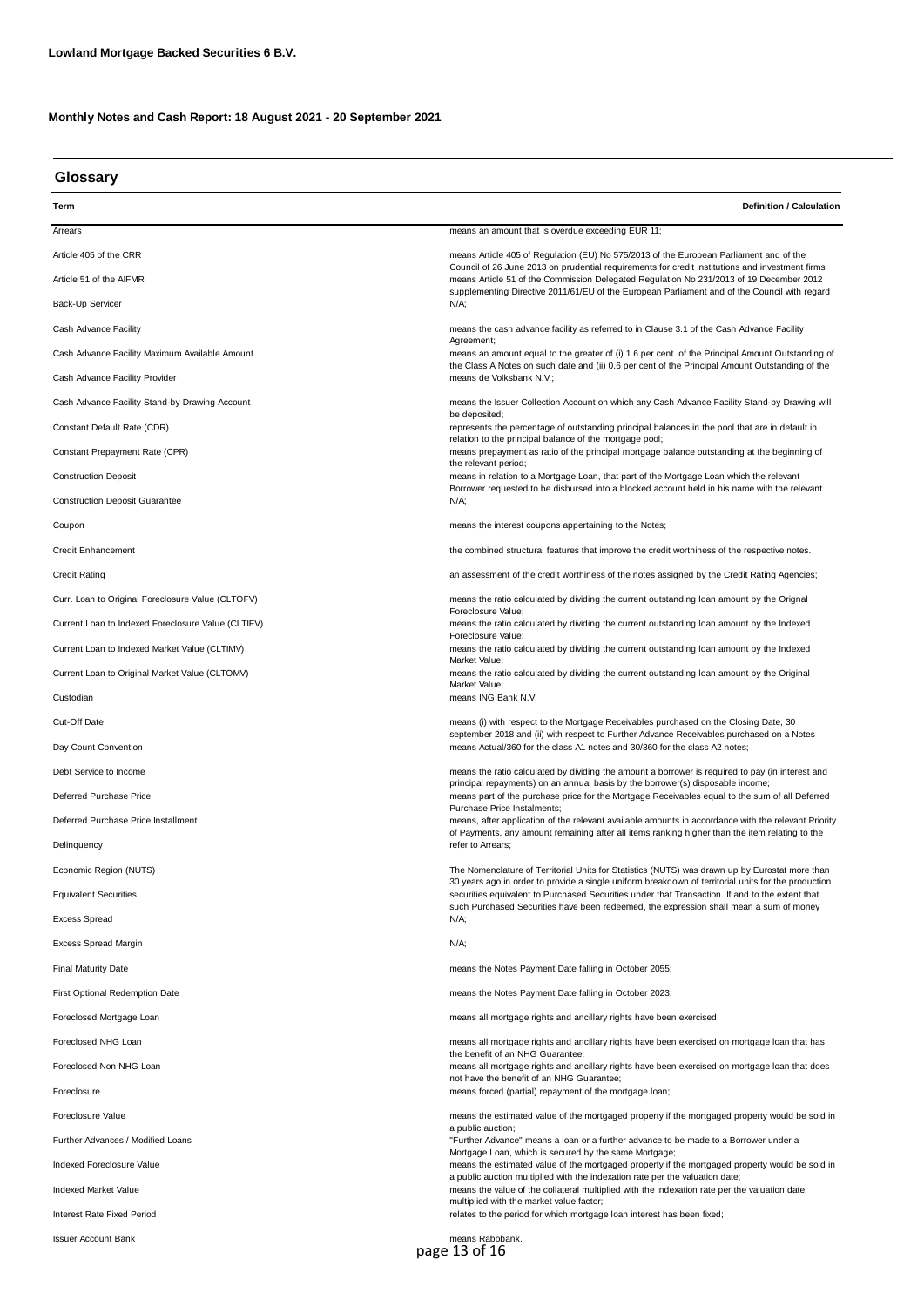| <b>Issuer Transaction Account</b>                 | means the Issuer Collection Account.                                                                                                                                                                                                                                                                                                      |  |  |  |
|---------------------------------------------------|-------------------------------------------------------------------------------------------------------------------------------------------------------------------------------------------------------------------------------------------------------------------------------------------------------------------------------------------|--|--|--|
| Loan to Income (LTI)                              | means the ratio calculated by dividing the original loan amount by the income of the borrower at<br>the moment of origination of the Mortgage Loan;<br>monthly;                                                                                                                                                                           |  |  |  |
| Loanpart Payment Frequency                        |                                                                                                                                                                                                                                                                                                                                           |  |  |  |
| Loanpart(s)                                       | means one or more of the loan parts (leningdelen) of which a Mortgage Loan consists;                                                                                                                                                                                                                                                      |  |  |  |
| Loss                                              | refer to Realised Loss;                                                                                                                                                                                                                                                                                                                   |  |  |  |
| <b>Loss Severity</b>                              | means loss as a percentage of the principal outstanding at foreclosure;                                                                                                                                                                                                                                                                   |  |  |  |
| Market Value                                      | means estimated value of the mortgaged property if the mortgaged property would be privately                                                                                                                                                                                                                                              |  |  |  |
| Mortgage Loan                                     | sold voluntarily;<br>means the mortgage loans granted by the relevant Seller to the relevant borrowers which may                                                                                                                                                                                                                          |  |  |  |
| Mortgage Loan Portfolio                           | consist of one or more Loan Parts as set forth in the List of Mortgage Loans and, after any<br>means the portfolio of Mortgage Loans;                                                                                                                                                                                                     |  |  |  |
| Mortgage Receivable(s)                            | means any and all rights of the relevant Seller (and after assignment of such rights to the Issuer,                                                                                                                                                                                                                                       |  |  |  |
| NHG Guarantee                                     | of the Issuer) against the Borrower under or in connection with a Mortgage Loan, including any<br>means a guarantee (borgtocht) under the NHG Conditions granted by Stichting WEW;                                                                                                                                                        |  |  |  |
| NHG Loan                                          | means a Mortgage Loan that has the benefit of an NHG Guarantee;                                                                                                                                                                                                                                                                           |  |  |  |
| Non NHG Loan                                      | means a Mortgage Loan that does not have the benefit of an NHG Guarantee;                                                                                                                                                                                                                                                                 |  |  |  |
| <b>Notification Events</b>                        | means any of the Assignment Notification Events and the Pledge Notification Events;                                                                                                                                                                                                                                                       |  |  |  |
| Notification Trigger                              | A notification trigger is an event that when it occurs or a threshold that when it is breached, is<br>considered to be an Assignment Notification Event;<br>means the way the mortgaged property is used (eg. owner occupied);                                                                                                            |  |  |  |
| Occupancy                                         |                                                                                                                                                                                                                                                                                                                                           |  |  |  |
| Orig. Loan to Original Foreclosure Value (OLTOFV) | means the ratio calculated by dividing the original principal amount of a Mortgage Receivable at<br>the moment of origination by the Original Foreclosure Value;                                                                                                                                                                          |  |  |  |
| Orig. Loan to Original Market Value (OLTOMV)      | means the ratio calculated by dividing the original loan amount by the Original Market Value;                                                                                                                                                                                                                                             |  |  |  |
| Original Foreclosure Value                        | means the Foreclosure Value as assessed by the relevant Originator at the time of granting the                                                                                                                                                                                                                                            |  |  |  |
| Original Market Value                             | Mortgage Loan;<br>means the value of the mortgaged property if the mortgaged property would be privately sold<br>voluntarily, estimated during the assessment of the application;                                                                                                                                                         |  |  |  |
| Originator                                        | means each of de Volkbank N.V.                                                                                                                                                                                                                                                                                                            |  |  |  |
| Outstanding Principal Amount                      | means, at any moment in time, (i) the outstanding principal amount of a Mortgage Receivable at<br>such time and (ii), after a Realised Loss of type (a) and (b) of the definition in respect of such                                                                                                                                      |  |  |  |
| Payment Ratio                                     | The actual principal and interest payments received as ratio of the scheduled principal and<br>interest payments during the relevant period;<br>means amounts to be paid by the borrower with regard to amounts in arrears and or (partial)<br>prepayment of the mortgage loan according to the relevant mortgage contract and applicable |  |  |  |
| Penalties                                         |                                                                                                                                                                                                                                                                                                                                           |  |  |  |
| Performing Loans                                  | means Mortgage Loans that are not in Arrears or Delinguent;                                                                                                                                                                                                                                                                               |  |  |  |
| Post-Foreclosure Proceeds                         | means all amounts with regard to the relevant mortgage loan received after foreclosure of that<br>mortgage loan;                                                                                                                                                                                                                          |  |  |  |
| Prepayments                                       | means non scheduled principal paid by the borrower prior to the expected maturity date;                                                                                                                                                                                                                                                   |  |  |  |
| Principal Deficiency Ledger                       | means the principal deficiency ledger relating to the relevant Classes of Notes and comprising<br>sub-ledgers for each such Class of Notes;                                                                                                                                                                                               |  |  |  |
| <b>Principal Payment Date</b>                     | means the current monthly payment date on which principal is paid out on the relevant notes;                                                                                                                                                                                                                                              |  |  |  |
| Principal Payment Rate (PPR)                      | means scheduled repayment as ratio of scheduled repayments to the principal mortgage<br>balance outstanding at the beginning of the relevant period;                                                                                                                                                                                      |  |  |  |
| Prospectus                                        | means the prospectus dated 18 October 2018 relating to the issue of the Notes;                                                                                                                                                                                                                                                            |  |  |  |
| <b>Realised Losses</b>                            | "means, on any relevant Notes Calculation Date, the sum of<br>(a) with respect to the Mortgage Receivables in respect of which the relevant Seller, the relevant                                                                                                                                                                          |  |  |  |
| Recoveries                                        | refer to Post-Foreclosure-Proceeds;                                                                                                                                                                                                                                                                                                       |  |  |  |
| Redemption Priority of Payments                   | means the priority of payments set out as such Clause 5.4 of the Trust Deed;                                                                                                                                                                                                                                                              |  |  |  |
| Remaining Tenor                                   | the length of time until the final maturity date of the mortgage loan expressed in years;                                                                                                                                                                                                                                                 |  |  |  |
| Replacements                                      | N/A;                                                                                                                                                                                                                                                                                                                                      |  |  |  |
| Replenishments                                    | means any Portfolio Mortgage Loan which is sold and assigned by the Seller to the<br>Issuer pursuant to clause 6 and 11 of the Mortgage Receivables Purchase Agreement;                                                                                                                                                                   |  |  |  |
| Repossesions                                      | refer to foreclosure;                                                                                                                                                                                                                                                                                                                     |  |  |  |
| Reserve Account                                   | N/A;                                                                                                                                                                                                                                                                                                                                      |  |  |  |
| Reserve Account Target Level                      | N/A;                                                                                                                                                                                                                                                                                                                                      |  |  |  |
| Revenue Priority of Payments                      | means the priority of payments set out as such in section 5.2 (Priorities of Payments) of this<br>Prospectus;                                                                                                                                                                                                                             |  |  |  |
| Saving Deposits                                   | means savings in a bank account, pledged to the mortgage lender, which are meant to repay the<br>loan at maturity;                                                                                                                                                                                                                        |  |  |  |
| Seasoning                                         | means the difference between the loan start date and the current reporting period;                                                                                                                                                                                                                                                        |  |  |  |
| Seller                                            | means each of de Volksbank N.V.                                                                                                                                                                                                                                                                                                           |  |  |  |
|                                                   | page 14 of 16                                                                                                                                                                                                                                                                                                                             |  |  |  |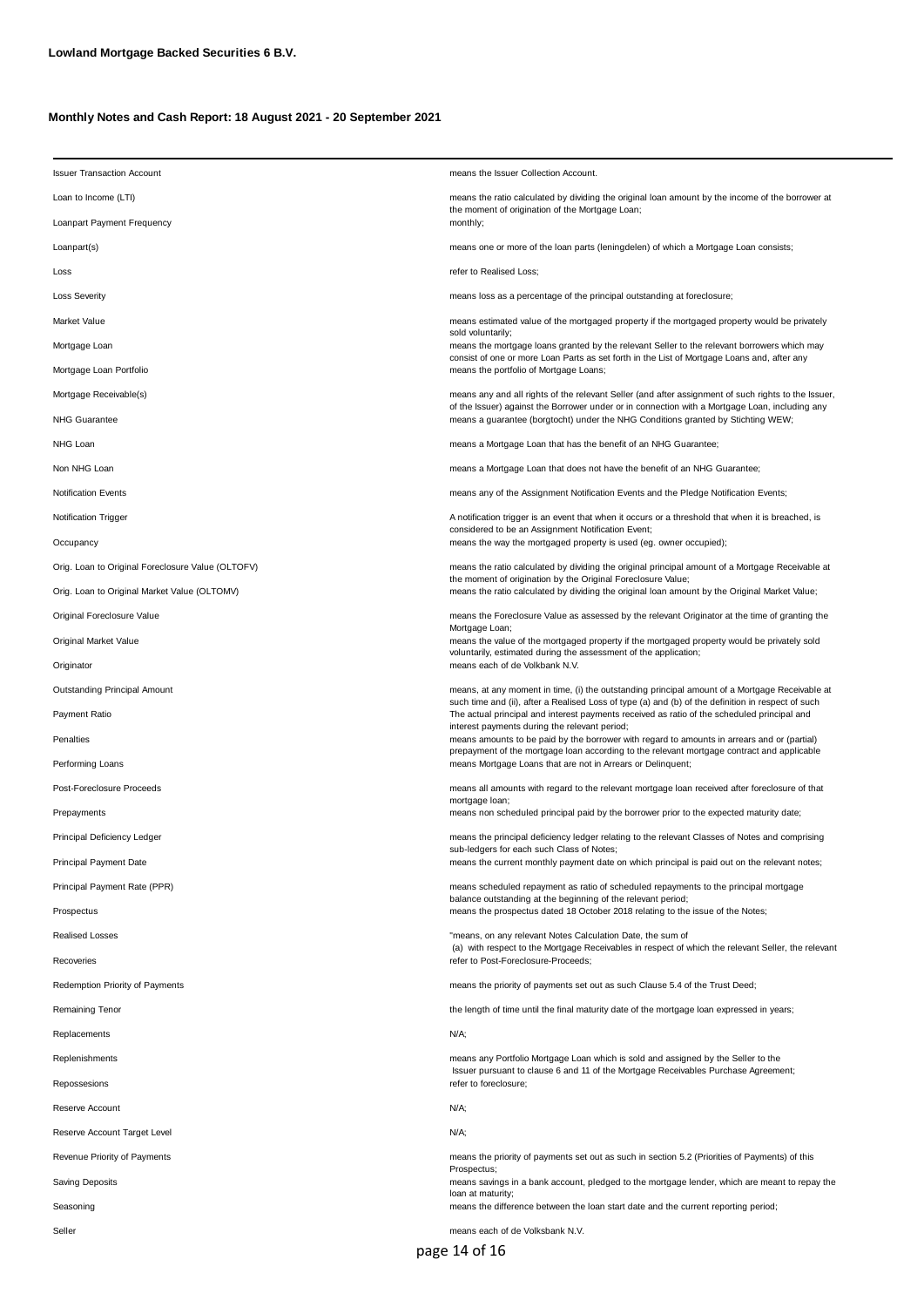| Servicer                          | means each of de Volksbank N.V.                                                                                                                                                        |
|-----------------------------------|----------------------------------------------------------------------------------------------------------------------------------------------------------------------------------------|
| Signing Date                      | means 18 October 2018 or such later date as may be agreed between the Issuer, the Seller and<br>the Manager;                                                                           |
| <b>Special Servicer</b>           | N/A:                                                                                                                                                                                   |
| Subordinated Loan                 | $N/A$ ;                                                                                                                                                                                |
| Swap Counterparty                 | $N/A$ ;                                                                                                                                                                                |
| Swap Counterparty Default Payment | N/A:                                                                                                                                                                                   |
| Swap Notional Amount              | $N/A$ ;                                                                                                                                                                                |
| <b>Trust Deed</b>                 | means the trust deed entered into by, amongst others, the Issuer and the Security Trustee dated<br>the Closing Date;                                                                   |
| Weighted Average Life             | means the expected average total number of years needed for the issuer to repay all principal,<br>whereby the time between origination and each repayment is weighted by the repayment |
| Weighted Average Maturity         | means the expected average number of years between the reporting date and the maturity of<br>each loan, whereby the time between the reporting date and the maturity of each loan is   |
| WEW                               | Stichting Waarborgfonds Eigen Woning;                                                                                                                                                  |
| <b>WEW Claims</b>                 | means losses which are claimed with the WEW based on the NHG conditions:                                                                                                               |